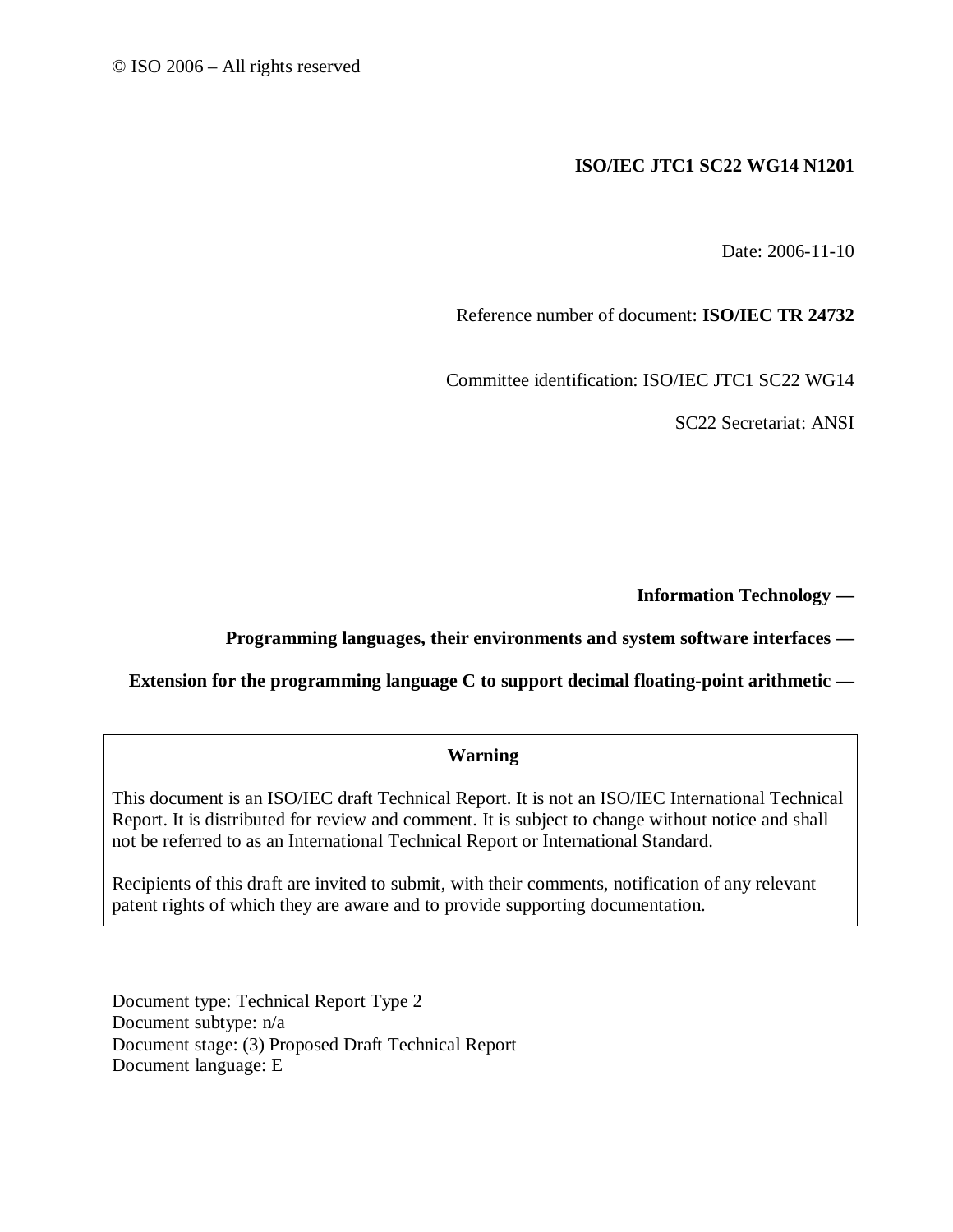## **Copyright notice**

This ISO document is a working draft or committee draft and is copyright-protected by ISO.

Requests for permission to reproduce this document for the purpose of selling it should be addressed as shown below or to ISO's member body in the country of the requester:

*ISO copyright office Case postale 56 CH-1211 Geneva 20 Tel. +41 22 749 01 11 Fax +41 22 749 09 47 E-mail copyright@iso.org Web www.iso.org*

Reproduction for sales purposes may be subject to royalty payments or a licensing agreement.

Violators may be prosecuted.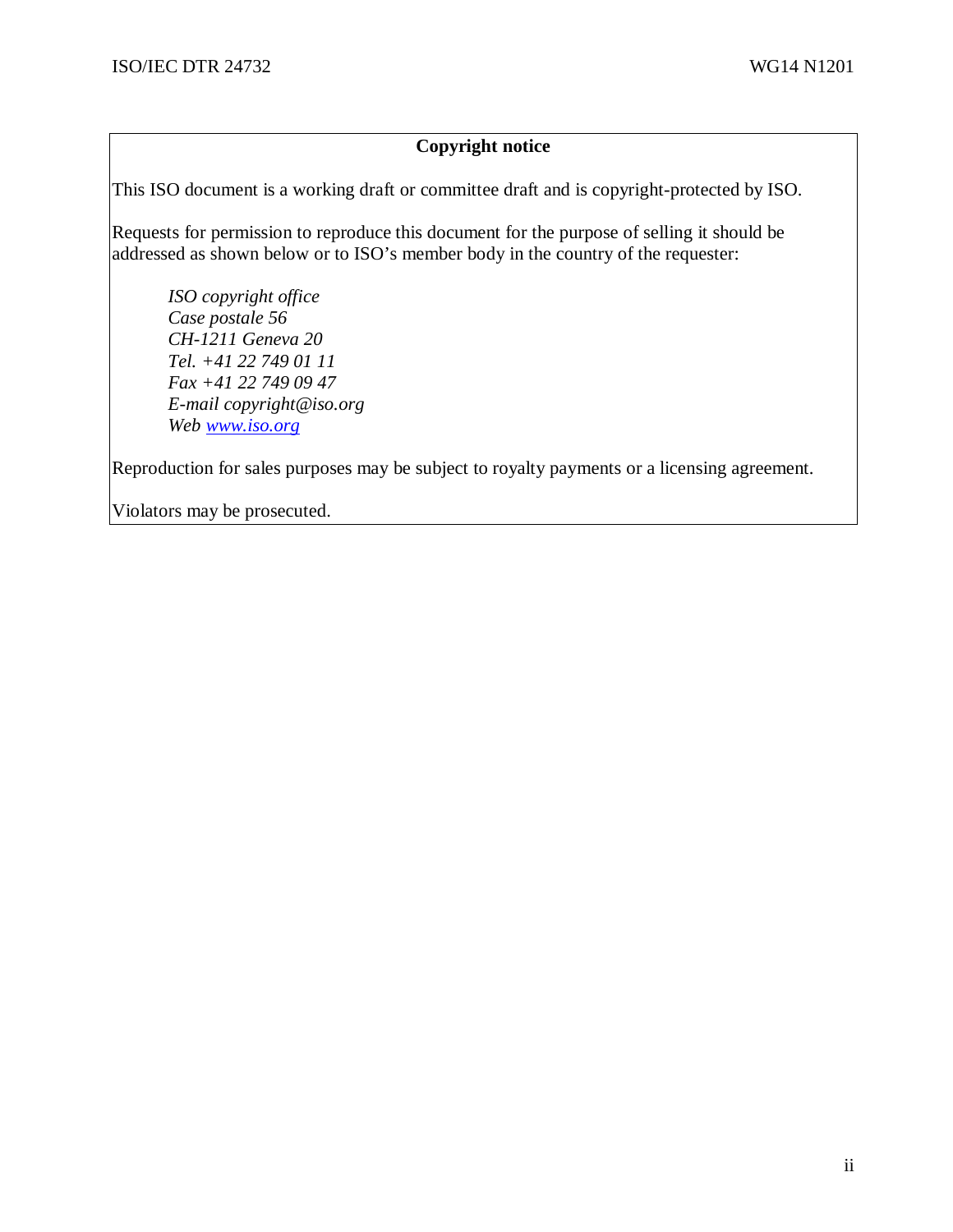# **Contents**

| 1              |       |                                                                                  |  |
|----------------|-------|----------------------------------------------------------------------------------|--|
|                | 1.1   |                                                                                  |  |
|                | 1.2   |                                                                                  |  |
|                | 1.3   |                                                                                  |  |
| $\overline{2}$ |       |                                                                                  |  |
|                | 2.1   |                                                                                  |  |
|                | 2.2   |                                                                                  |  |
| 3              |       |                                                                                  |  |
| 4              |       |                                                                                  |  |
| 5              |       |                                                                                  |  |
| 6              |       |                                                                                  |  |
|                | 6.1   |                                                                                  |  |
|                | 6.2   | Conversions among decimal floating types, and between decimal floating types and |  |
|                |       |                                                                                  |  |
|                | 6.3   |                                                                                  |  |
|                | 6.4   |                                                                                  |  |
|                | 6.5   |                                                                                  |  |
| 7              |       |                                                                                  |  |
|                | 7.1   |                                                                                  |  |
|                | 7.1.1 |                                                                                  |  |
| 8              |       |                                                                                  |  |
|                | 8.1   |                                                                                  |  |
|                | 8.2   |                                                                                  |  |
|                | 8.3   |                                                                                  |  |
| 9              |       |                                                                                  |  |
|                | 9.1   |                                                                                  |  |
|                | 9.2   |                                                                                  |  |
|                | 9.3   |                                                                                  |  |
|                | 9.4   |                                                                                  |  |
|                | 9.5   |                                                                                  |  |
|                | 9.6   |                                                                                  |  |
|                | 9.7   |                                                                                  |  |
|                | 9.8   |                                                                                  |  |
|                | Index |                                                                                  |  |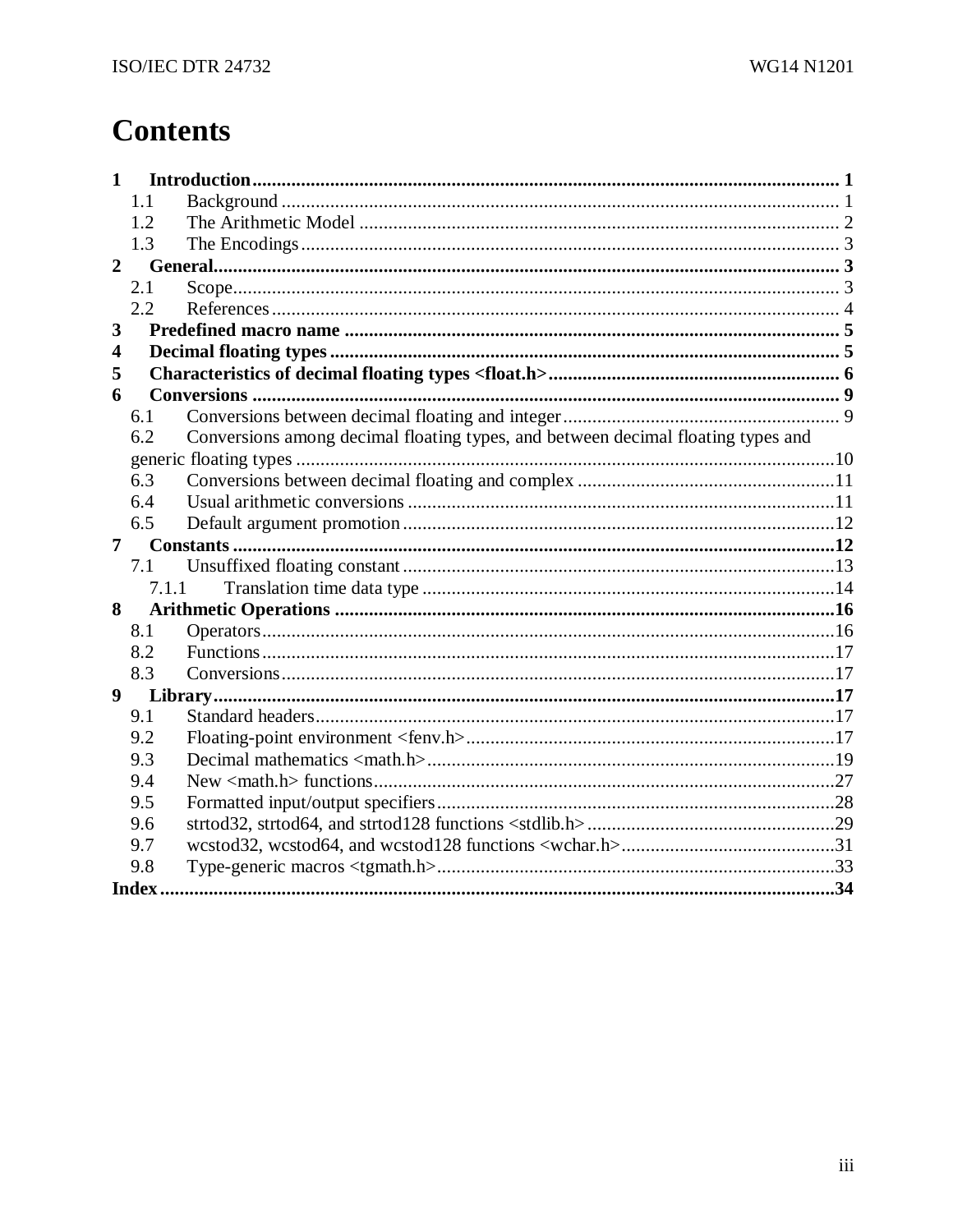# **1 Introduction 1.1 Background**

Most of today's general purpose computing architectures provide binary floating-point arithmetic in hardware. Binary floating-point is an efficient representation which minimizes memory use, and is simpler to implement than floating-point arithmetic using other bases. It has therefore become the norm for scientific computations, with almost all implementations following the IEEE-754 standard for binary floating-point arithmetic.

However, human computation and communication of numeric values almost always uses decimal arithmetic and decimal notations. Laboratory notes, scientific papers, legal documents, business reports and financial statements all record numeric values in decimal form. When numeric data are given to a program or are displayed to a user, binary to-and-from decimal conversion is required. There are inherent rounding errors involved in such conversions; decimal fractions cannot, in general, be represented exactly by binary floating-point values. These errors often cause usability and efficiency problems, depending on the application.

These problems are minor when the application domain accepts, or requires results to have, associated error estimates (as is the case with scientific applications). However, in business and financial applications, computations are either required to be exact (with no rounding errors) unless explicitly rounded, or be supported by detailed analyses that are auditable to be correct. Such applications therefore have to take special care in handling any rounding errors introduced by the computations.

The most efficient way to avoid conversion error is to use decimal arithmetic. Currently, the IBM zArchitecture (and its predecessors since System/360) is a widely used system that supports builtin decimal arithmetic. This, however, provides integer arithmetic only, meaning that every number and computation has to have separate scale information preserved and computed in order to maintain the required precision and value range. Such scaling is difficult to code and is errorprone; it affects execution time significantly, and the resulting program is often difficult to maintain and enhance.

Even though the hardware may not provide decimal arithmetic operations, the support can still be emulated by software. Programming languages used for business applications either have native decimal types (such as PL/I, COBOL, C#, or Visual Basic) or provide decimal arithmetic libraries (such as the BigDecimal class in Java). The arithmetic used, nowadays, is almost invariably decimal floating-point; the COBOL 2002 ISO standard, for example, requires that all standard decimal arithmetic calculations use 32-digit decimal floating-point.

At present, most implementations use software for decimal arithmetic. Even the best packages are slow, and can be 100 times slower than a corresponding hardware implementation, and in some cases much slower. At least one processor manufacturer, therefore, is adding decimal floatingpoint in hardware.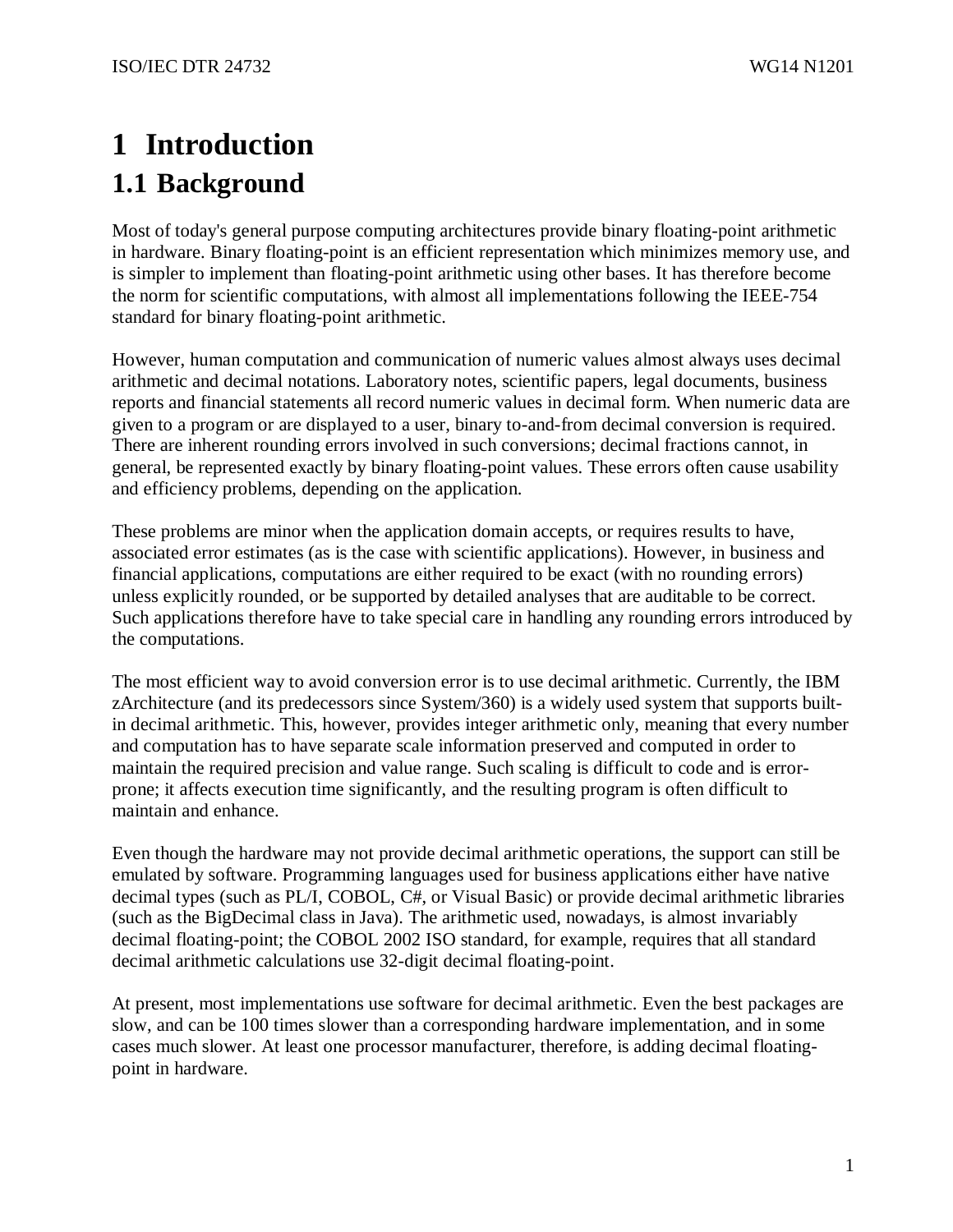Arguably, the C language hits a sweet spot within the wide range of programming languages available today – it strikes an optimal balance between usability and performance. Its simple and expressive syntax makes it easy to program; and its close-to-the-hardware semantics makes it efficient. Despite the advent of newer programming languages, C is still often used together with other languages to code the computationally intensive part of an application. In many cases, entire business applications are written in C/C++. To maintain the vitality of C, the need for decimal arithmetic by the business and financial community cannot be ignored.

The importance of this has been recognized by the IEEE. The IEEE 754 standard is currently being revised, and the major change in that revision is the addition of decimal floating-point formats and arithmetic. These decimal data types are almost as efficient as the binary types, and are especially suitable for hardware implementation; it is possible that they will become the most widely used primitive data types once hardware implementations are available.

Historically there has been a close tie between IEEE-754 and C with respect to floating-point specification. This Technical Report proposes to add decimal floating types and arithmetic to the C programming language specification.

# **1.2 The Arithmetic Model**

The proposal of this Technical Report is based on a model of decimal arithmetic<sup>1</sup> which is a formalization of the decimal system of numeration (Algorism) as further defined and constrained by the relevant standards, IEEE-854, ANSI X3.274, and the proposed revision of IEEE-754. The latter is also known as IEEE-754R.

There are three components to the model:

- *numbers* which represent the values which can be manipulated by, or be the results of, the core operations defined in the model
- *operations* the core operations (such as addition, multiplication, etc.) which can be carried out on numbers
- *context* which represents the user-selectable parameters, the status of the operations (for example, any exceptions they caused), and rules which govern the results of arithmetic operations (for example, the rounding mode to be used)

The model defines these components in the abstract. It neither defines the way in which operations are expressed (which might vary depending on the computer language or other interface being used), nor does it define the concrete representation (specific layout in storage, or in a processor's register, for example) of numbers or context.

From the perspective of the C language, *numbers* are represented by data types, *operations* are defined within expressions, and *context* is the floating environment specified in **<fenv.h>**. This Technical Report specifies how the C language implements these components.

<sup>&</sup>lt;sup>1</sup> A description of the arithmetic model can be found in http://www2.hursley.ibm.com/decimal/decarith.html.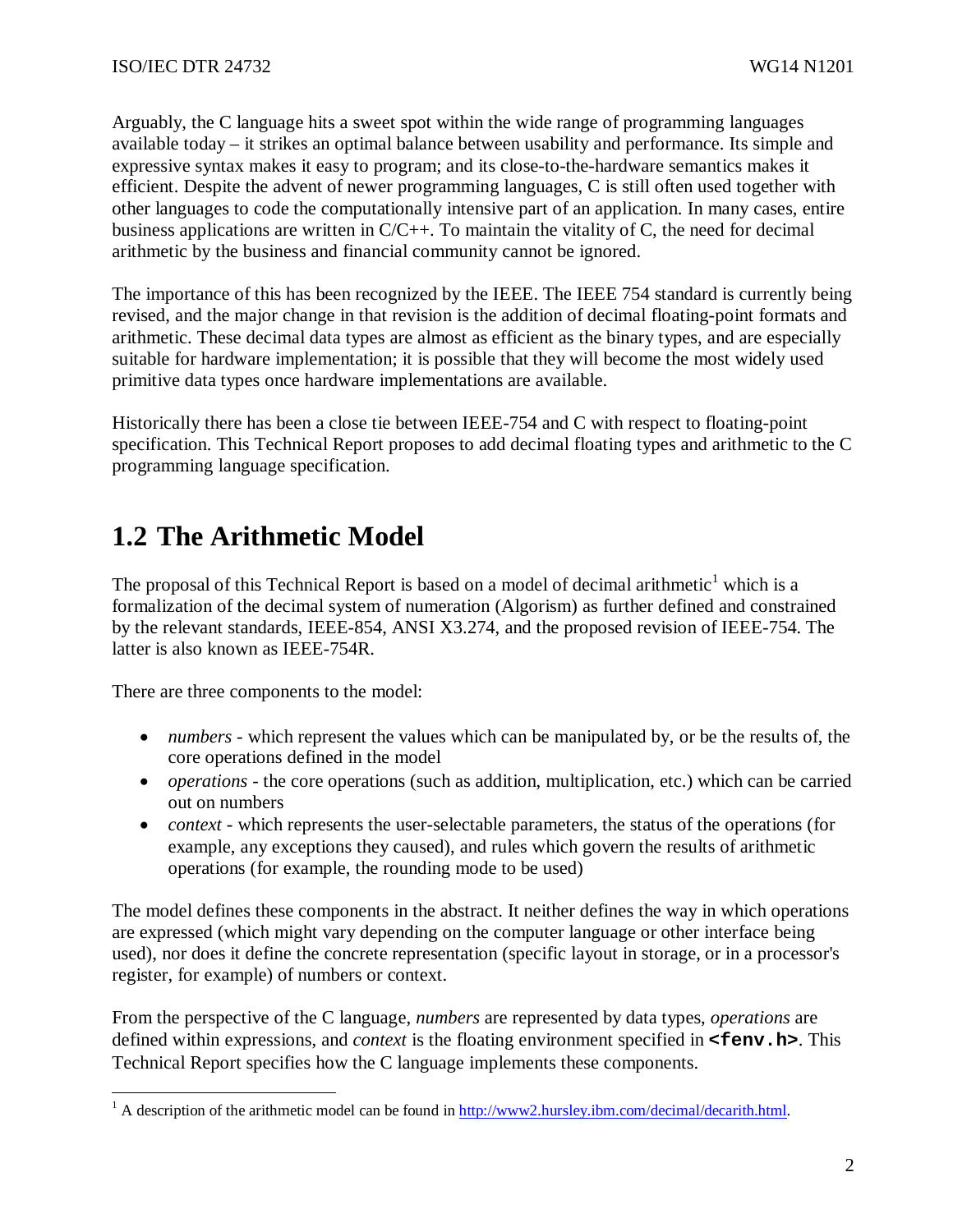# **1.3 The Encodings**

Based on the arithmetic model, encodings have been proposed to support the general purpose floating-point decimal arithmetic described in the Decimal Arithmetic Specification<sup>2</sup>. The encodings are the product of discussions by a subcommittee of the IEEE committee IEEE-754R which is currently revising the IEEE 754-1985 standard.

C99 specifies floating-point arithmetic using a two-layer organization. The first layer provides a specification using an abstract model. The representation of floating-point number is specified in an abstract form where the constituent components of the representation is defined (sign, exponent, significand) but not the internals of these components. In particular, the exponent range, significand size and the base (or radix), are implementation defined. This allows flexibility for an implementation to take advantage of its underlying hardware architecture. Furthermore, certain behaviors of operations are also implementation defined, for example in the area of handling of special numbers and in exceptions.

The reason for this approach is historical. At the time when C was first standardized, there were already various hardware implementations of floating-point arithmetic in common use. Specifying the exact details of a representation would make most of the existing implementations at the time not conforming.

C99 provides a binding to IEEE-754 by specifying an Annex F, *IEC 60559 floating point arithmetic*, and adopting that standard by reference. An implementation may choose not to conform to IEEE-754 and indicates that by not defining the macro \_\_STDC\_IEC\_559\_\_.This means not all implementations need to support IEEE-754, and the floating-point arithmetic need not be binary.

This Technical Report specifies decimal floating-point arithmetic according to the IEEE-754R, with the constituent components of the representation defined. This is more stringent than the existing C99 approach for the floating types. Since it is expected that all decimal floating-point hardware implementations will conform to the revised IEEE 754, binding to this standard directly benefits both implementers and programmers.

# **2 General**

# **2.1 Scope**

This Technical Report specifies an extension to the programming language C, specified by the international standard ISO/IEC 9899:1999. The extension provides support for decimal floatingpoint arithmetic that is intended to be consistent with the specification in IEEE-754R. However, as of October 4, 2006, the referenced standard is still in draft review stage. Any conflict between the requirements described here and the referenced standard is unintentional. This Technical Report defers to IEEE-754R.

 $\frac{2}{100}$  A description of the encodings can be found in http://www2.hursley.ibm.com/decimal/decbits.html.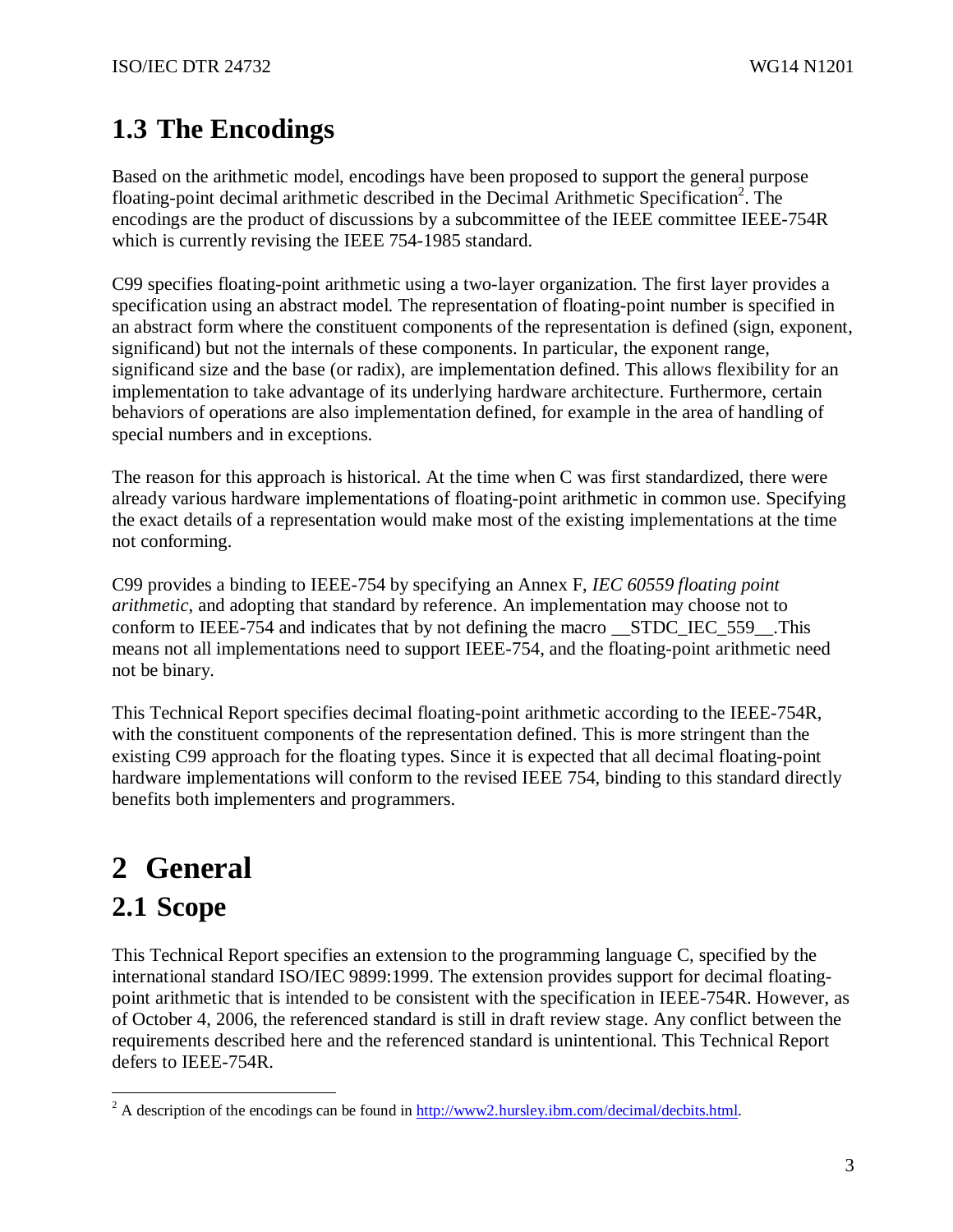This Technical Report does not specify binary floating-point arithmetic.

# **2.2 References**

The following standards contain provisions which, through reference in this text, constitute provisions of this Technical Report. For dated references, subsequent amendment to, or revisions of, any of these publications do not apply. However, parties to agreements based on this Technical Report are encouraged to investigate the possibility of applying the most recent editions of the normative documents indicated below. For undated references, the latest edition of the normative document referred applies. Members of IEC and ISO maintain registers of current valid International Standards.

ISO/IEC 9899:1999, *Information technology - Programming languages, their environments and system software interfaces - Programming Language C*.

ISO/IEC 9899:1999/Cor 1:2001, *Information technology - Programming languages, their environments and system software interfaces - Programming Language C – Technical Corrigendum 1*.

ISO/IEC 9899:1999/Cor 2:2004, *Information technology - Programming languages, their environments and system software interfaces - Programming Language C – Technical Corrigendum 2*.

ISO/IEC TR 18037, *Information technology - Programming languages, their environments and system software interfaces – Extensions for the programming language C to support embedded processors.*

ISO/IEC 1989:2002, *Information technology - Programming languages - COBOL*.

IEC 60559:1989, *Binary floating-point arithmetic for microprocessors systems* (previously designated IEC 559:1989).

ANSI X3.274, *Information Technology - Programming Language REXX.*

ANSI/IEEE 754-1985 - *IEEE Standard for Binary Floating-Point Arithmetic*. The Institute of Electrical and Electronic Engineers, Inc., New York, 1985.

ANSI/IEEE 854-1987 - *IEEE Standard for Radix-Independent Floating-Point Arithmetic*. The Institute of Electrical and Electronic Engineers, Inc., New York, 1987.

The IEEE 754 revision working group is currently revising the specification for floating-point arithmetic: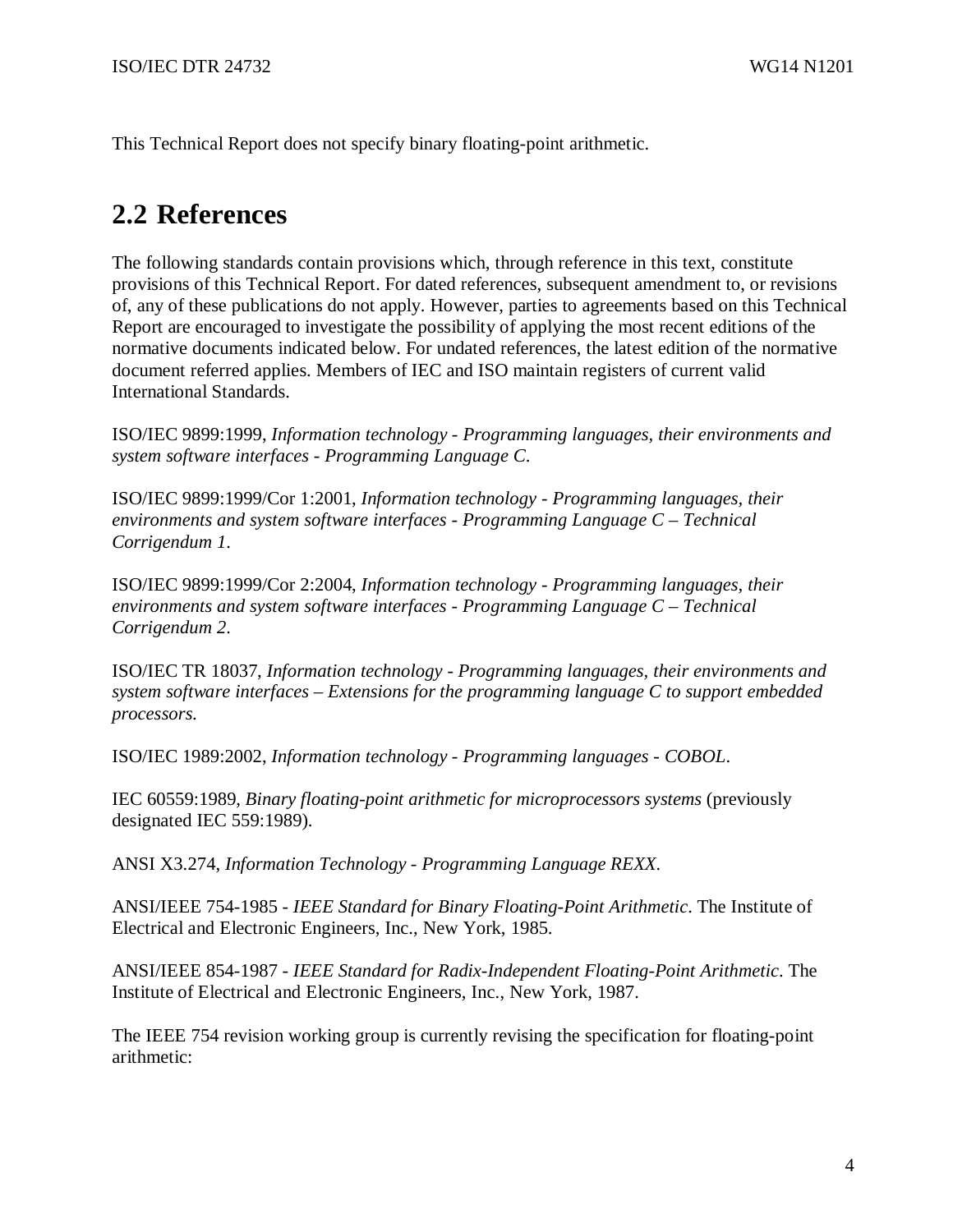ANSI/IEEE 754R - *IEEE Standard for Floating-Point Arithmetic*. The Institute of Electrical and Electronic Engineers, Inc. Draft.

*A Decimal Floating-Point Specification*, Schwarz, Cowlishaw, Smith, and Webb, in the *Proceedings of the 15th IEEE Symposium on Computer Arithmetic (Arith 15),* IEEE, June 2001.

Note: Reference materials relating to IEEE-754R can be found in http://grouper.ieee.org/groups/754/ and http://www.validlab.com/754R/.

# **3 Predefined macro name**

The following macro name is conditionally defined by the implementation:

**\_\_STDC\_DEC\_FP\_\_** The integer constant 1, intended to indicate conformance to this technical report.

# **4 Decimal floating types**

This Technical Report introduces three decimal floating types, designated as **Decimal32**, **Decimal64** and **Decimal128**. The set of values of type **Decimal32** is a subset of the set of values of the type **\_Decimal64**; the set of values of the type **\_Decimal64** is a subset of the set of values of the type **Decimal128**.

Within the type hierarchy, decimal floating types are base types, real types and arithmetic types.

The types **float**, **double**, and **long double** are also called generic floating types for the purpose of this Technical Report.

Note: C does not specify a radix for **float**, **double** and **long double**. An implementation can choose the representation of **float**, **double** and **long double** to be the same as the decimal floating types. In any case, the decimal floating types are distinct from **float**, **double** and **long double** regardless of the representation.

Note: This Technical Report does not define decimal complex types or decimal imaginary types. The three complex types remain as **float \_Complex**, **double \_Complex** and **long double \_Complex**, and the three imaginary types remain as **float \_Imaginary**, **double \_Imaginary** and **long double \_Imaginary**.

#### **Suggested changes to C99:**

Change the first sentence of 6.2.5#10.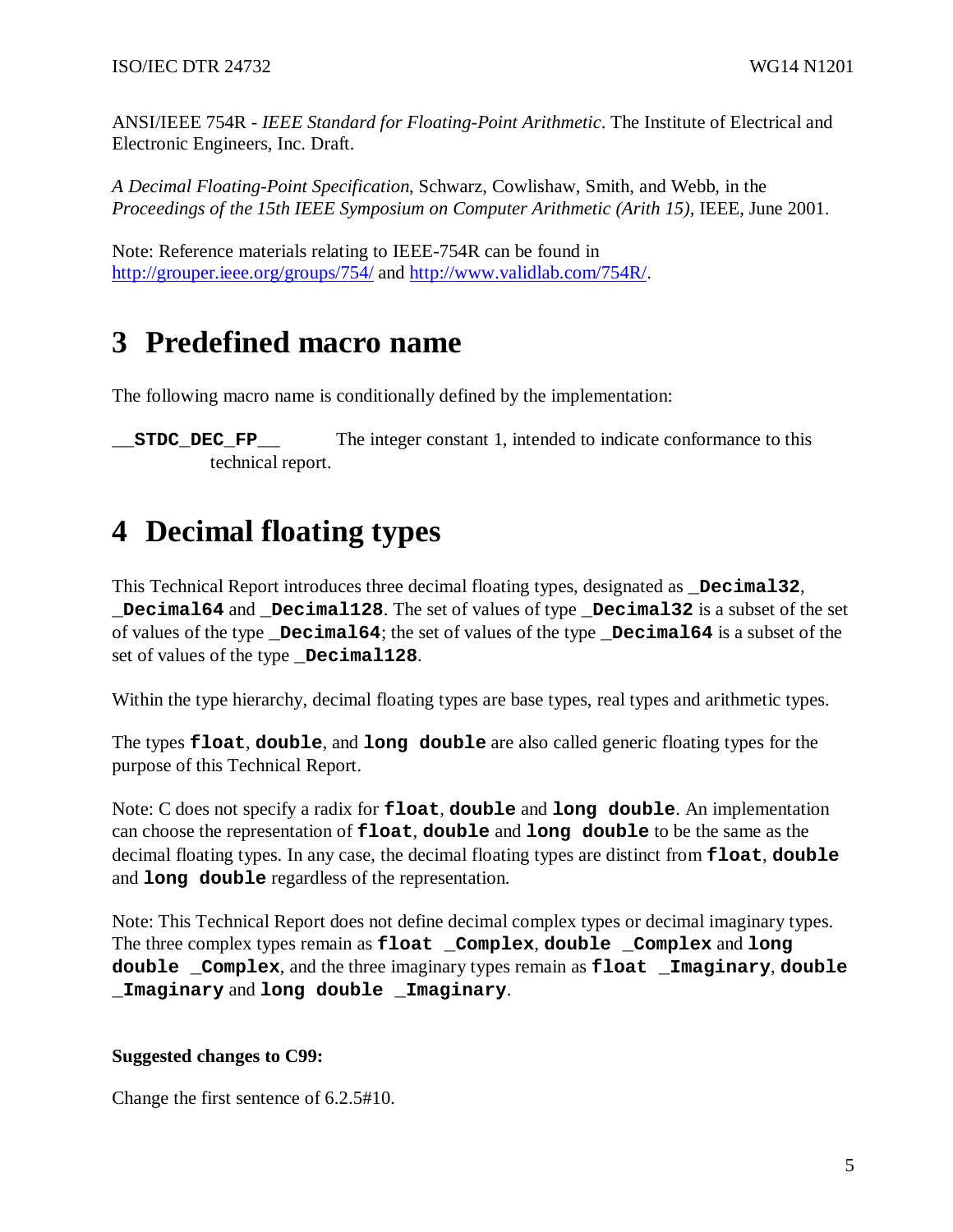[10] There are three *generic floating types*, designated as **float**, **double** and **long double**.

Add the following paragraphs after 6.2.5#10.

[10a] There are three *decimal floating types*, designated as **\_Decimal32**, **\_Decimal64** and **\_Decimal128**. The set of values of the type **\_Decimal32** is a subset of the set of values of the type **\_Decimal64**; the set of values of the type **\_Decimal64** is a subset of the set of values of the type **Decimal128**. Decimal floating types are real floating types.

[10b] Together, the generic floating types and the decimal floating types comprise the *real floating types*.

Add the following to 6.7.2 Type specifiers:

```
type-specifier: 
     _Decimal32 
      _Decimal64 
      _Decimal128
```
# **5 Characteristics of decimal floating types <float.h**>

The characteristics of decimal floating types are defined in terms of a model specifying general decimal arithmetic (1.2). The encodings are specified in IEEE-754R (1.3).

The three decimal encoding formats defined in IEEE-754R correspond to the three decimal floating types as follows:

- **\_Decimal32** is a *decimal32* number, which is encoded in four consecutive octets (32) bits)
- **\_Decimal64** is a *decimal64* number, which is encoded in eight consecutive octets (64 bits)
- **Decimal128** is a *decimal128* number, which is encoded in 16 consecutive octets (128) bits)

The value of a finite number is given by  $(-1)^{sign}$  x coefficient x  $10^{exponent}$ . Refer to IEEE-754R for details of the format.

These formats are characterized by the length of the coefficient, and the maximum and minimum exponent. The coefficient is not normalized, so trailing zeros are significant; i.e., 1.0 is equal to but can be distinguished from 1.00. The table below shows these characteristics by format:

| Format                                            | Decimal32 | Decimal64 | Decimal128 |
|---------------------------------------------------|-----------|-----------|------------|
| $\therefore$ oefficient length in digits $\qquad$ |           |           |            |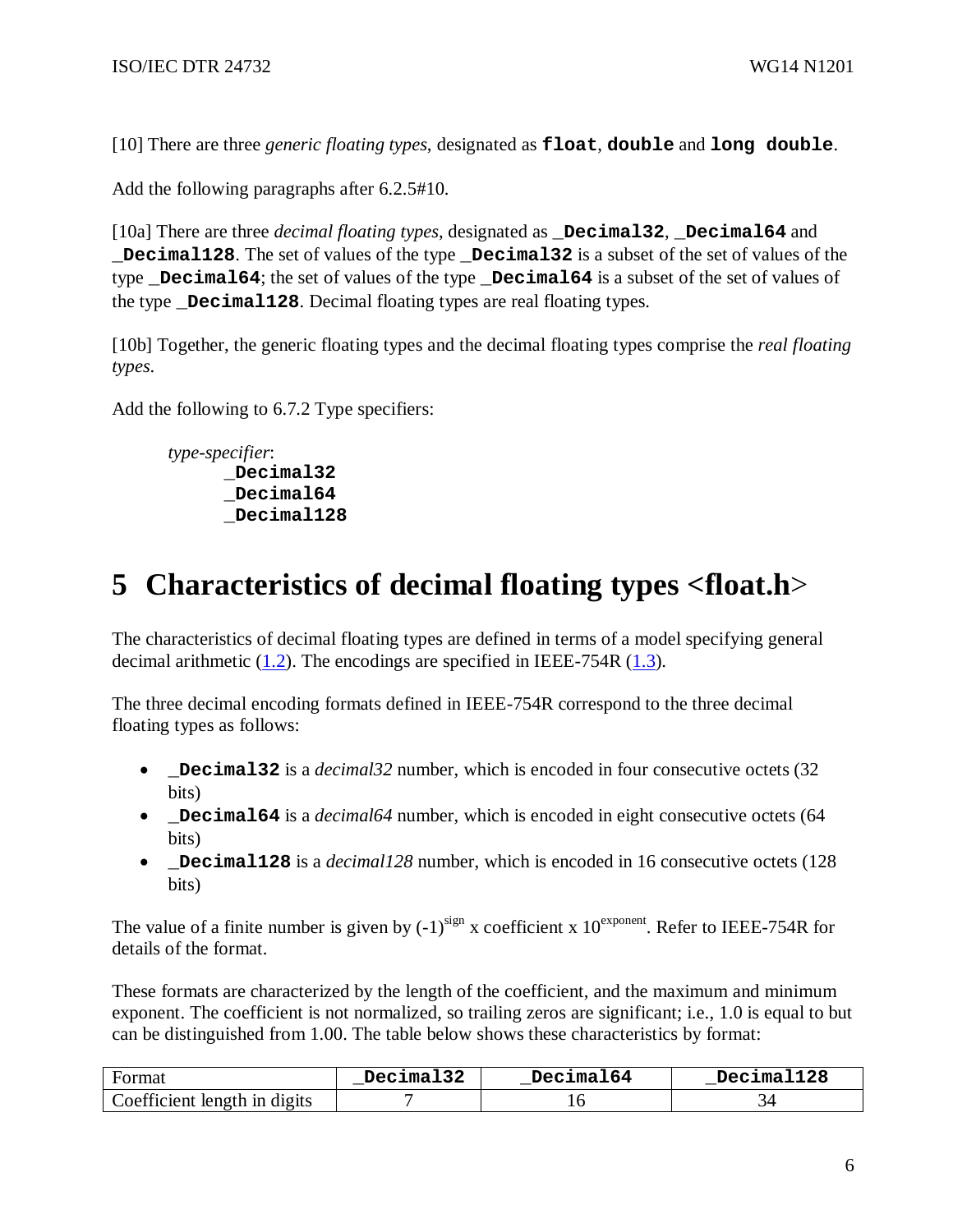| xponent!<br>.<br>IVI<br>.<br>.max سا | ◡                | າດ<br>904  |  |
|--------------------------------------|------------------|------------|--|
| xnonent<br>$N^r$<br>∟mın             | ገረ<br>- ~<br>. . | າດາ<br>ັບ~ |  |

If the macro **STDC WANT DEC FP** is defined at the point in the source file where the header **<float.h>** is included, the header **<float.h>** shall define several macros that expand to various limits and parameters of the decimal floating types. The names and meaning of these macros are similar to the corresponding macros for generic floating types.

### **Suggested change to C99:**

Add the following after 5.2.4.2.2:

### **5.2.4.2.2a Characteristics of decimal floating types <float.h>**

[1] The characteristics of decimal floating types are defined in terms of the format described in IEEE-754R. The finite numbers are defined by a sign, an exponent (which is a power of ten), and a decimal integer coefficient. The value of a finite number is given by  $(-1)^{sign}$  x coefficient x 10<sup>exponent</sup>. The macros defined in **<float.h>** provide the characteristics of these representations, which is defined in the Decimal Arithmetic Encoding. The prefixes **DEC32\_**, **DEC64\_**, and **DEC128\_** are used to denote the types **\_Decimal32**, **\_Decimal64**, and **\_Decimal128** respectively.

[2] Except for assignment and casts, the values of operations with decimal floating operands and values subject to the usual arithmetic conversions and of decimal floating constants are evaluated to a format whose range and precision may be greater than required by the type. The use of evaluation formats is characterized by the implementation-defined value of **DEC\_EVAL\_METHOD**:

- **-1** indeterminable;
- **0** evaluate all operations and constants just to the range and precision of the type;
- **1** evaluate operations and constants of type **\_Decimal32** and **\_Decimal64** to the range and precision of the **\_Decimal64** type, evaluate **\_Decimal128** operations and constants to the range and precision of the **\_Decimal128** type;
- 2 evaluate all operations and constants to the range and precision of the **Decimal128** type.

All other negative values for **DEC\_EVAL\_METHOD** characterize implementation-defined behavior.

[3] The integer values given in the following lists shall be replaced by constant expressions suitable for use in **#if** preprocessing directives:

• number of digits in the coefficient

DEC32 MANT DIG 7 **DEC64\_MANT\_DIG 16**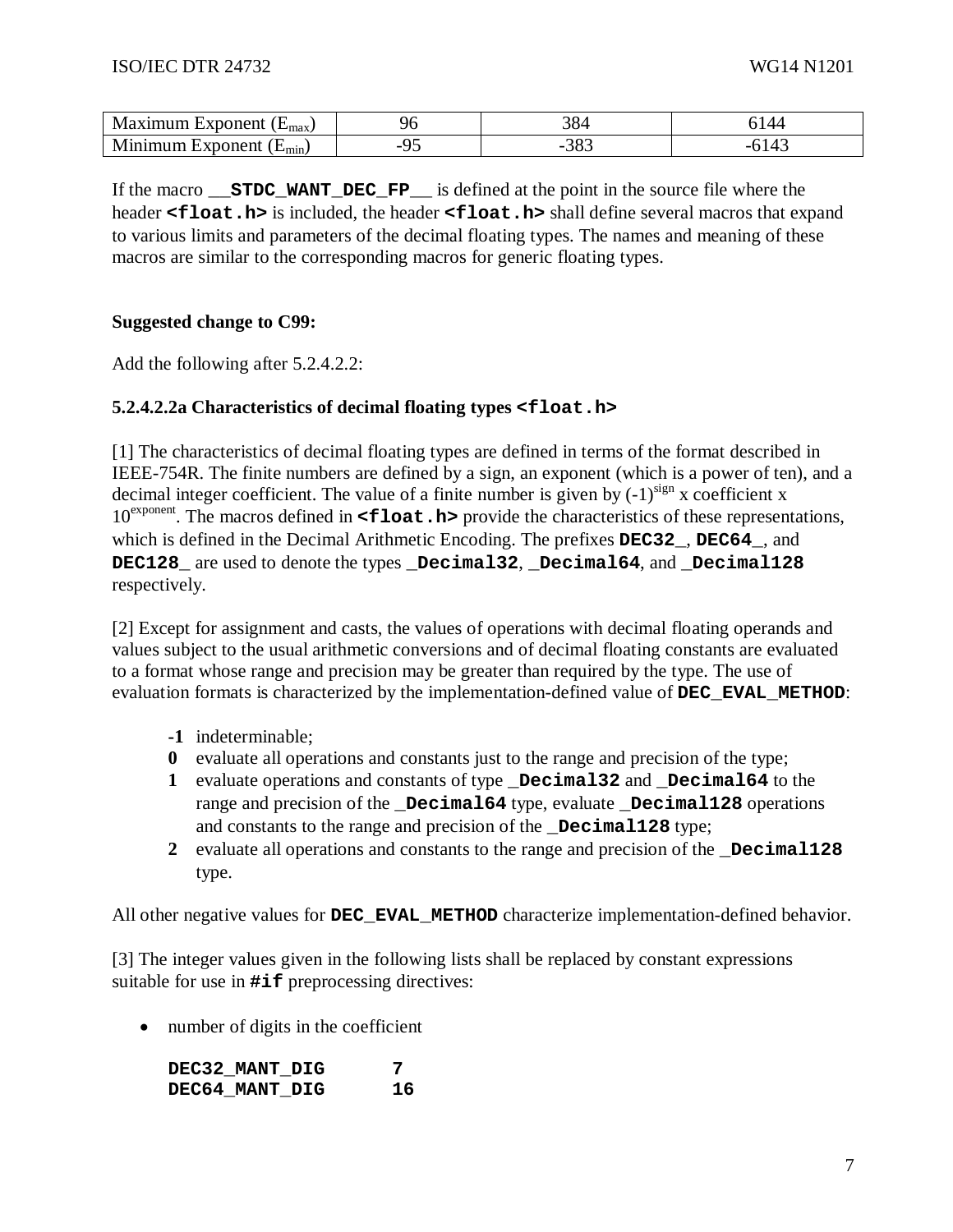**DEC128\_MANT\_DIG 34**

• minimum exponent

| DEC32 MIN EXP  | -95    |
|----------------|--------|
| DEC64 MIN EXP  | $-383$ |
| DEC128 MIN EXP | -6143  |

• maximum exponent

| DEC32 MAX EXP  | 96   |
|----------------|------|
| DEC64 MAX EXP  | 384  |
| DEC128 MAX EXP | 6144 |

• maximum representable finite decimal floating number (there are 6, 15 and 33 9's after the decimal points respectively)

| DEC32 MAX  | 9.999999E96DF                           |
|------------|-----------------------------------------|
| DEC64 MAX  | 9.99999999999999E384DD                  |
| DEC128 MAX | 9.99999999999999999999999999999986144DL |

• the difference between 1 and the least value greater than 1 that is representable in the given floating point type

**DEC32\_EPSILON 1E-6DF DEC64\_EPSILON 1E-15DD DEC128\_EPSILON 1E-33DL**

• minimum normalized positive decimal floating number

| DEC32 MIN  | 1E-95DF   |
|------------|-----------|
| DEC64 MIN  | 1E-383DD  |
| DEC128 MIN | 1E-6143DL |

• minimum positive subnormal decimal floating number

| DEC32 SUBNORMAL  | 0.000001E-95DF           |
|------------------|--------------------------|
| DEC62 SUBNORMAL  | 0.000000000000001E-383DD |
| DEC128 SUBNORMAL |                          |
|                  | 6143DL                   |

[4] An implementation shall define the following macros if and only if it supports<sup>3</sup> subnormal (also known as denormal) numbers of the respective types. Their value is the minimum positive subnormal floating-point number:

<sup>&</sup>lt;sup>3</sup> Support means that they are not flushed to zero when used as operands, nor, when an arithmetic operation produces them.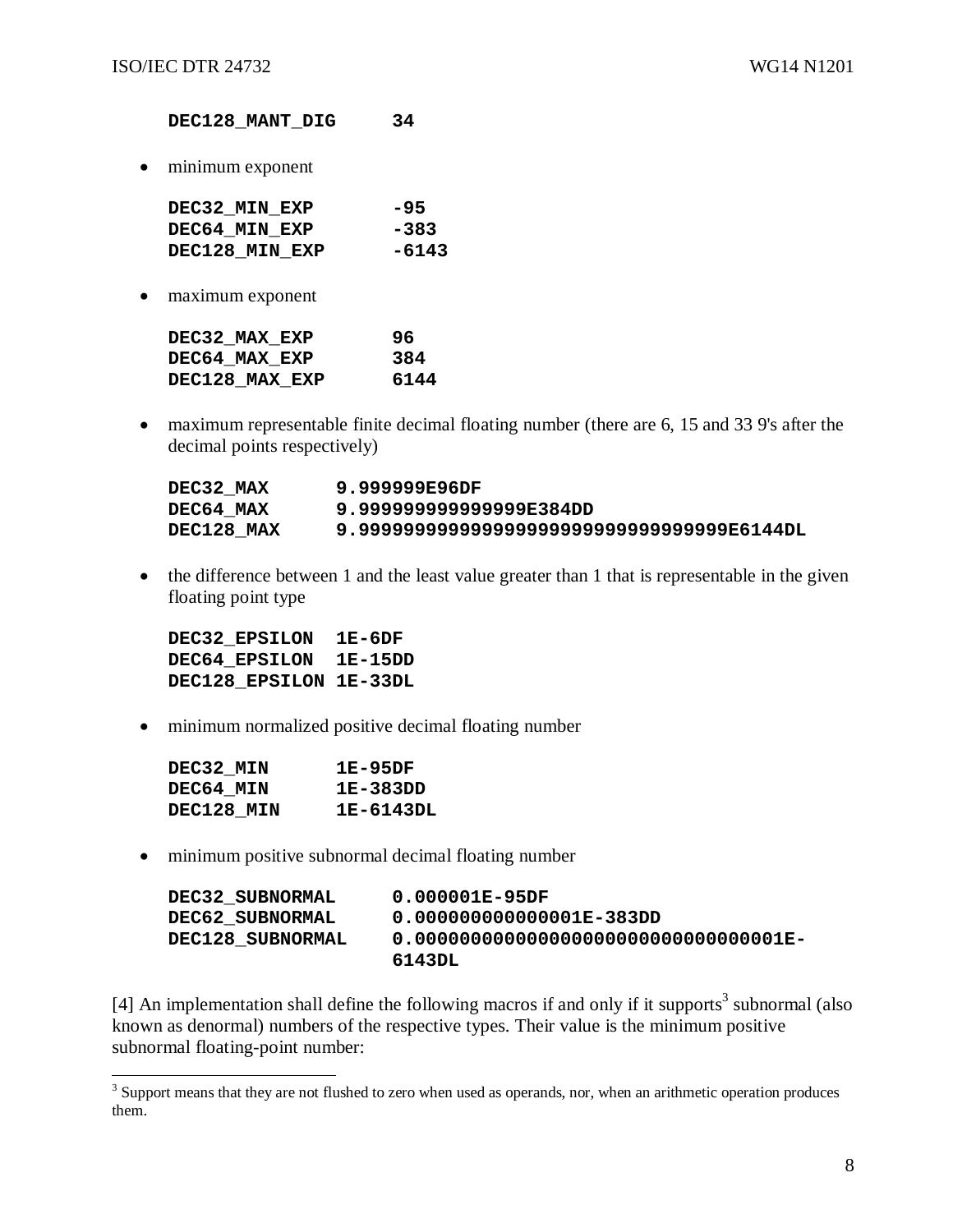**FLT\_SUBNORMAL DBL\_SUBNORMAL LDBL\_SUBNORMAL**

Their values are typically, but not always, **FLT\_MIN** \* **FLT\_EPSILON**, **DBL\_MIN** \* **DBL\_EPSILON**, **LDBL\_MIN** \* **LDBL\_EPSILON**, respectively.

[5] The number of base 10 digits required to ensure that floating-point numbers with *p* radix *b* digits which differ by only one unit in the last place (ulp) are always differentiated,

```
\left[\left[1+p\log_{10}b\right]\right] otherwise
     \int p \log_{10} b if b is power of 10
FLT_MAXDIG10 
 DBL_MAXDIG10
```
## **LDBL\_MAXDIG10**

# **6 Conversions 6.1 Conversions between decimal floating and integer**

For conversions between real floating and integer types, C99 6.3.1.4 leaves the behavior undefined if the conversion result cannot be represented (Annex F.4 tightened up the behavior.) To help writing portable code, this Technical Report provides defined behavior for decimal floating type. Furthermore, it is useful to allow program execution to continue without interruption unless the program needs to check the condition.

### **Suggested changes to C99:**

Change the first sentence of 6.3.1.4 paragraph 1:

[1] When a finite value of generic floating type is converted to an integer type …

Add the follow paragraph after 6.3.1.4 paragraph 1:

[1a] When a finite value of decimal floating type is converted to an integer type other than **\_Bool**, the fractional part is discarded (i.e., the value is truncated toward zero). If the value of the integral part cannot be represented by the integer type, the "invalid" floating-point exception shall be raised and the result of the conversion is unspecified.

Change the first sentence of 6.3.1.4 paragraph 2:

[2] When a value of integer type is converted to a generic floating type, …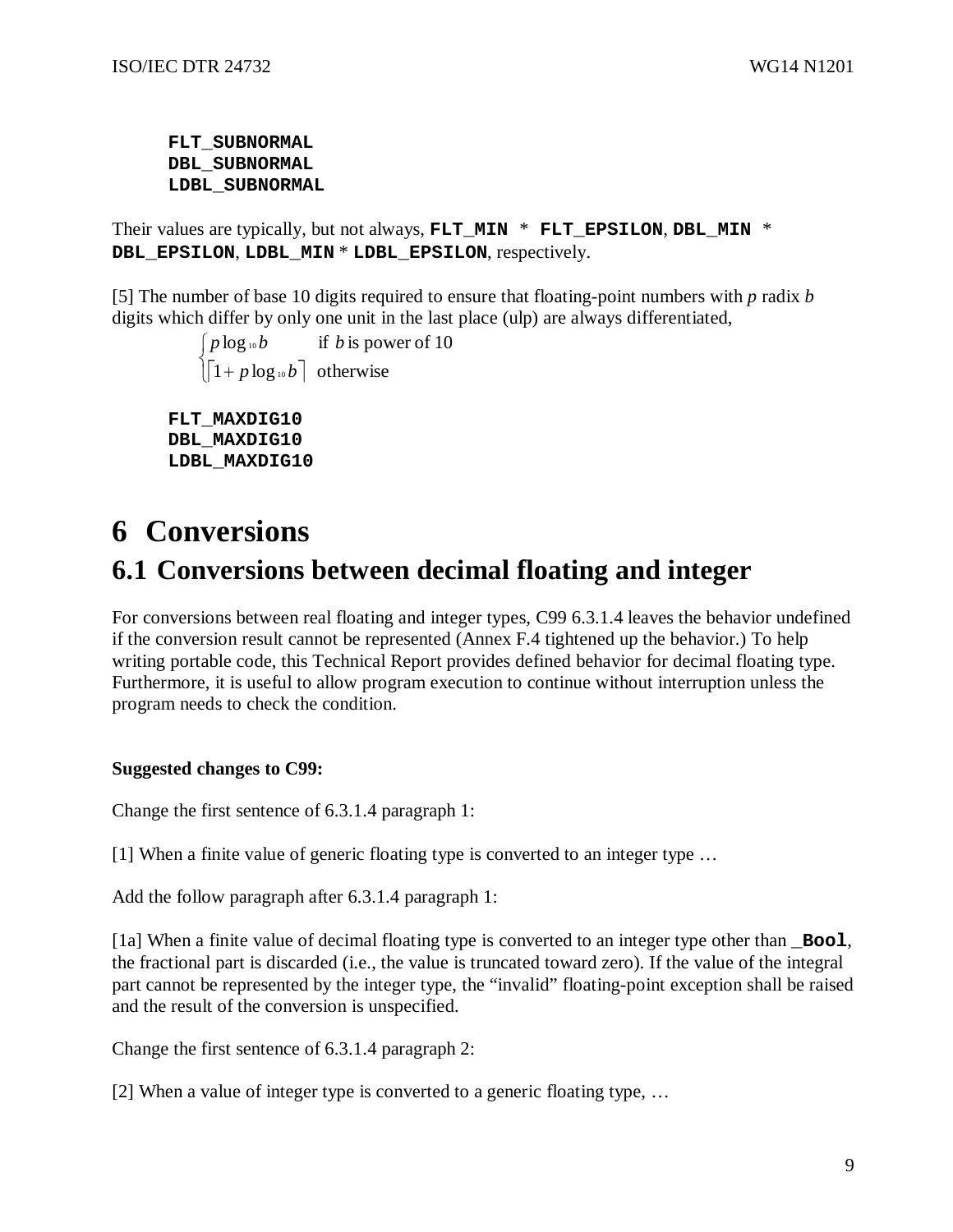Add the following paragraph after 6.3.1.4 paragraph 2:

[2a] When a value of integer type is converted to a decimal floating type, if the value being converted can be represented exactly in the new type, it is unchanged. If the value being converted is in the range of values that can be represented but cannot be represented exactly, the result shall be correctly rounded. If the value being converted is outside the range of values that can be represented, the result is dependent on the rounding mode and the "overflow" floating-point exception shall be raised. If the rounding mode is:

*near*, if the value being converted is less than the maximum representable value of the target type plus 0.5 unit in the last place (ulp), there is no overflow and the result is the maximum value of the target type<sup>4</sup>; otherwise the absolute value of the result is one of **HUGE\_VAL**, **HUGE\_VALF**, **HUGE\_VALL**, **HUGE\_VAL\_D64**, **HUGE\_VAL\_D32** or **HUGE\_VAL\_D128** depending on the result type and the sign is the same as the value being converted.

*zero*, the value is the most positive finite number representable if the value being converted is positive, and the most negative finite number representable otherwise.

*positive infinity*, the value is same as for rounding mode *zero* if the value being converted is negative; otherwise the result is one of positive **HUGE\_VAL**, **HUGE\_VALF**, **HUGE\_VALL**, **HUGE\_VAL\_D64**, **HUGE\_VAL\_D32** or **HUGE\_VAL\_D128** depending on the result type.

*negative infinity*, the value is same as for rounding mode *zero* if the value being converted is positive; otherwise the result is one of negative **HUGE\_VAL**, **HUGE\_VALF**, **HUGE\_VALL**, **HUGE\_VAL\_D64**, **HUGE\_VAL\_D32** or **HUGE\_VAL\_D128** depending on the result type.

# **6.2 Conversions among decimal floating types, and between decimal floating types and generic floating types**

The specification is similar to the existing ones for **float**, **double** and **long double**, except that when the result cannot be represented exactly, the behavior is tightened to become correctly rounded.

### **Suggested change to C99:**

Add after 6.3.1.5#2.

That is, the values that are between MAX and MAX+ $10^{\text{Emax}}$ \*ulp/2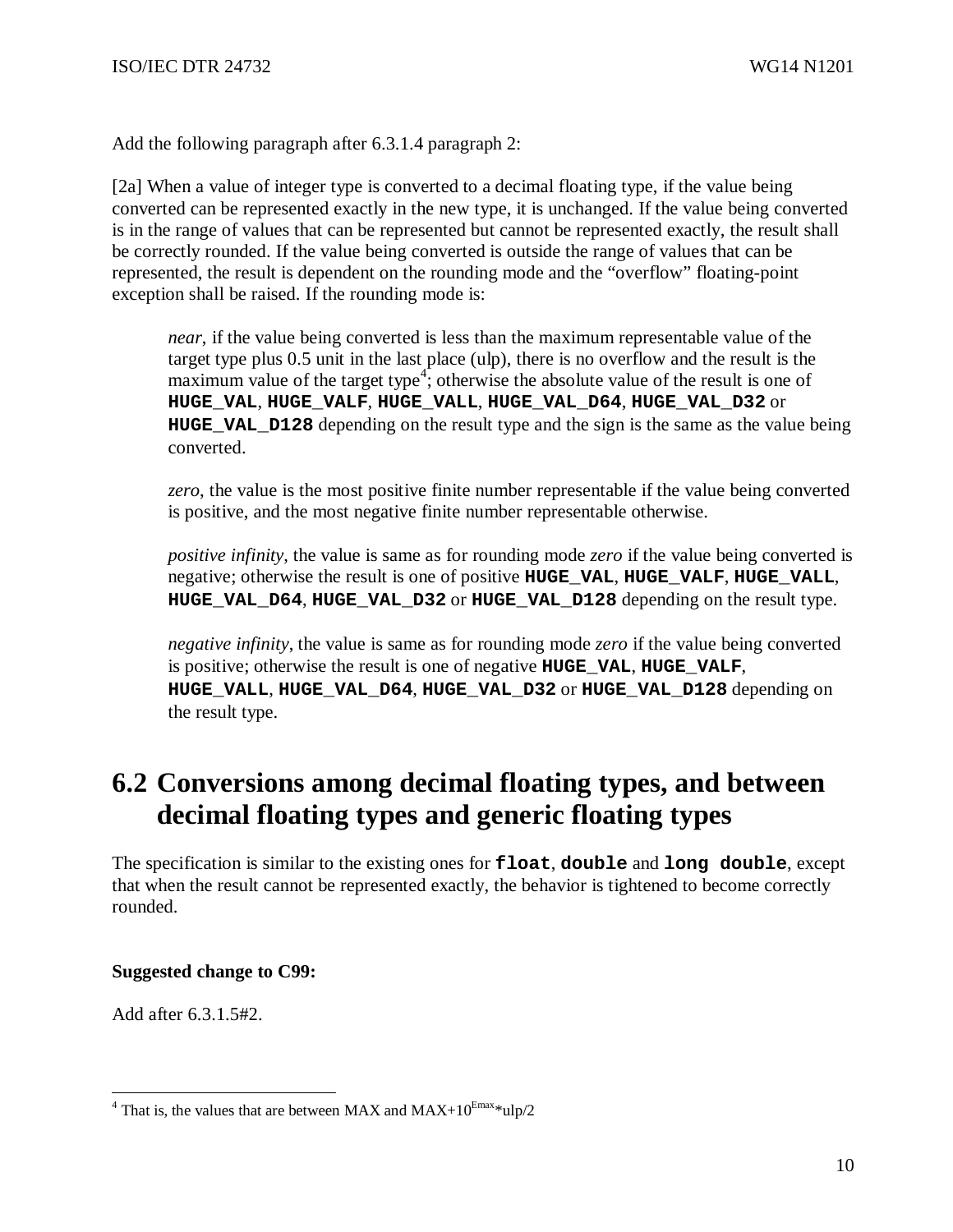[3] When a **\_Decimal32** is promoted to **\_Decimal64** or **\_Decimal128**, or a **\_Decimal64** is promoted to **\_Decimal128**, the value is converted to the type being promoted to. All extra precision and/or range (for the converted type) are removed.

[4] When a **\_Decimal64** is demoted to **\_Decimal32**, a **\_Decimal128** is demoted to **\_Decimal64** or **\_Decimal32**, or conversion is performed among decimal and generic floating types other than the above, if the value being converted can be represented exactly in the new type, it is unchanged. If the value being converted is in the range of values that can be represented but cannot be represented exactly, the result is correctly rounded. If the value being converted is outside the range of values that can be represented, the result is dependent on the rounding mode. If the rounding mode is:

*near*, if the value being converted is less than the maximum representable value of the target type plus 0.5 ulp, there is no overflow and the result is the maximum value of the target type<sup>5</sup> ; otherwise the absolute value of the result is one of **HUGE\_VAL**, **HUGE\_VALF**, **HUGE\_VALL**, **HUGE\_VAL\_D64**, **HUGE\_VAL\_D32** or **HUGE\_VAL\_D128** depending on the result type and the sign is the same as the value being converted.

*zero*, the value is the most positive finite number representable if the value being converted is positive, and the most negative finite number representable otherwise.

*positive infinity*, the value is same as for rounding mode *zero* if the value being converted is negative; otherwise the result is one of positive **HUGE\_VAL**, **HUGE\_VALF**, **HUGE\_VALL**, **HUGE\_VAL\_D64**, **HUGE\_VAL\_D32** or **HUGE\_VAL\_D128** depending on the result type.

*negative infinity*, the value is same as for rounding mode *zero* if the value being converted is positive; otherwise the result is one of negative **HUGE\_VAL**, **HUGE\_VALF**, **HUGE\_VALL**, **HUGE\_VAL\_D64**, **HUGE\_VAL\_D32** or **HUGE\_VAL\_D128** depending on the result type.

# **6.3 Conversions between decimal floating and complex**

When a value of decimal floating type is converted to a complex type, the real part of the complex result value is determined by the rules of conversion in  $6.2$  and the imaginary part of the complex result value is a positive zero or an unsigned zero.

This is covered by C99 6.3.1.7.

# **6.4 Usual arithmetic conversions**

<sup>&</sup>lt;sup>5</sup> That is, the values that are between MAX and MAX+10<sup>Emax\*</sup>ulp/2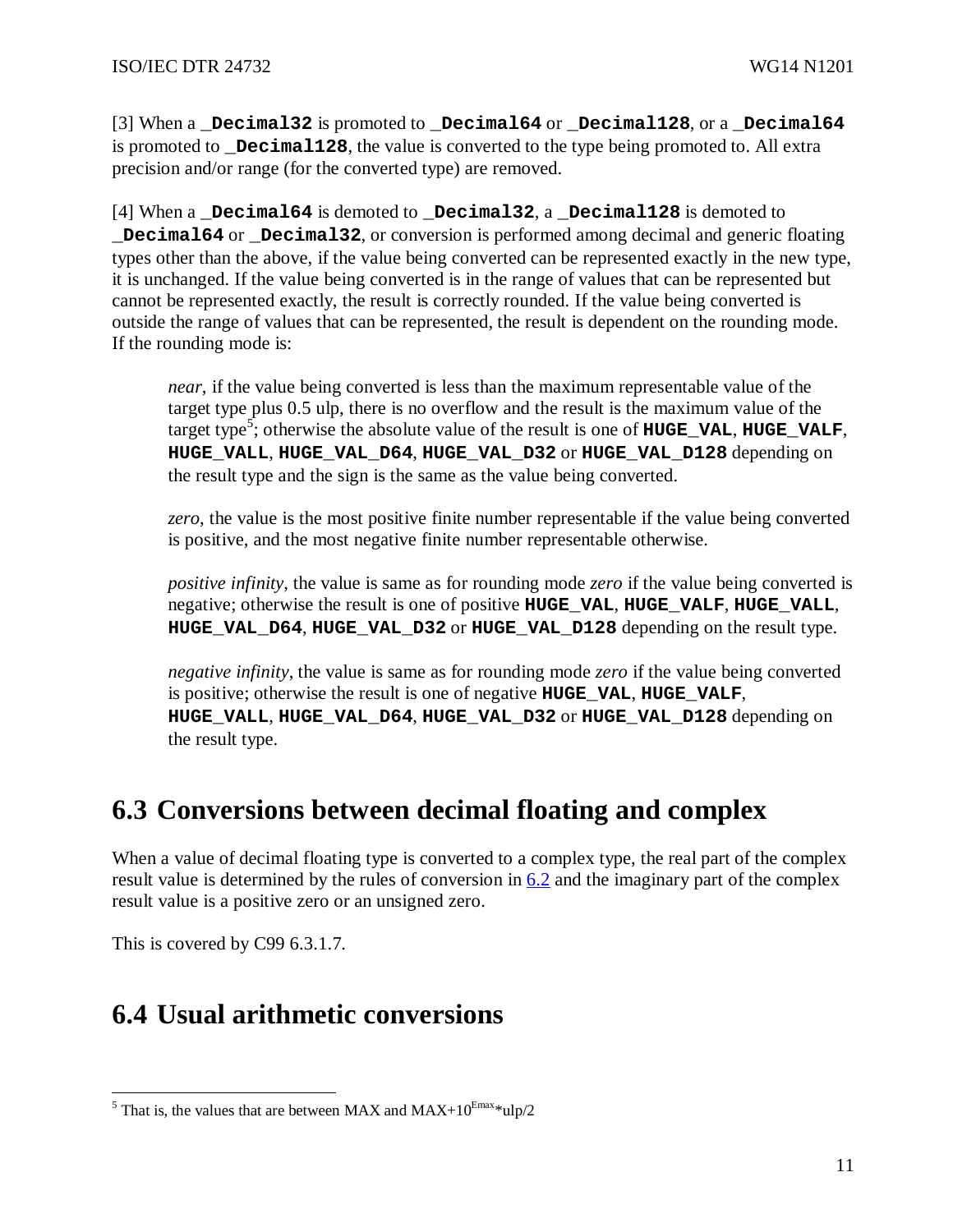In an application that is written using decimal arithmetic, mixed operations between decimal and other real types are likely to occur only when interfacing with other languages, calling existing libraries written for binary floating point arithmetic, or accessing existing data. Determining the common type for mixed operations is difficult because ranges overlap; therefore, mixed mode operations are not allowed and the programmer must use explicit casts. Implicit conversions are allowed only for simple assignment, **return** statement, and in argument passing.

### **Following are suggested changes to C99:**

Insert the following to 6.3.1.8#1, after "This pattern is called the *usual arithmetic conversions*:"

#### 6.3.1.8[1]

... This pattern is called the *usual arithmetic conversions*:

If one operand is a decimal floating type, all other operands shall not be generic floating type, complex type or imaginary type:

First if either operand is **Decimal128**, the other operand is converted to **\_Decimal128**.

Otherwise, if either operand is **Decimal64**, the other operand is converted to **\_Decimal64**.

Otherwise, if either operand is **\_Decimal32**, the other operand is converted to **\_Decimal32**.

If there are no decimal floating types in the operands:

First, if the corresponding real type of either operand is **long double**, the other operand is converted, without  $\ldots$  < the rest of 6.3.1.8#1 remains the same >

# **6.5 Default argument promotion**

There is no default argument promotion specified for the decimal floating types. Default argument promotion covered in C99 6.5.2.2 [6] and [7] remains unchanged, and applies to generic floating types only.

# **7 Constants**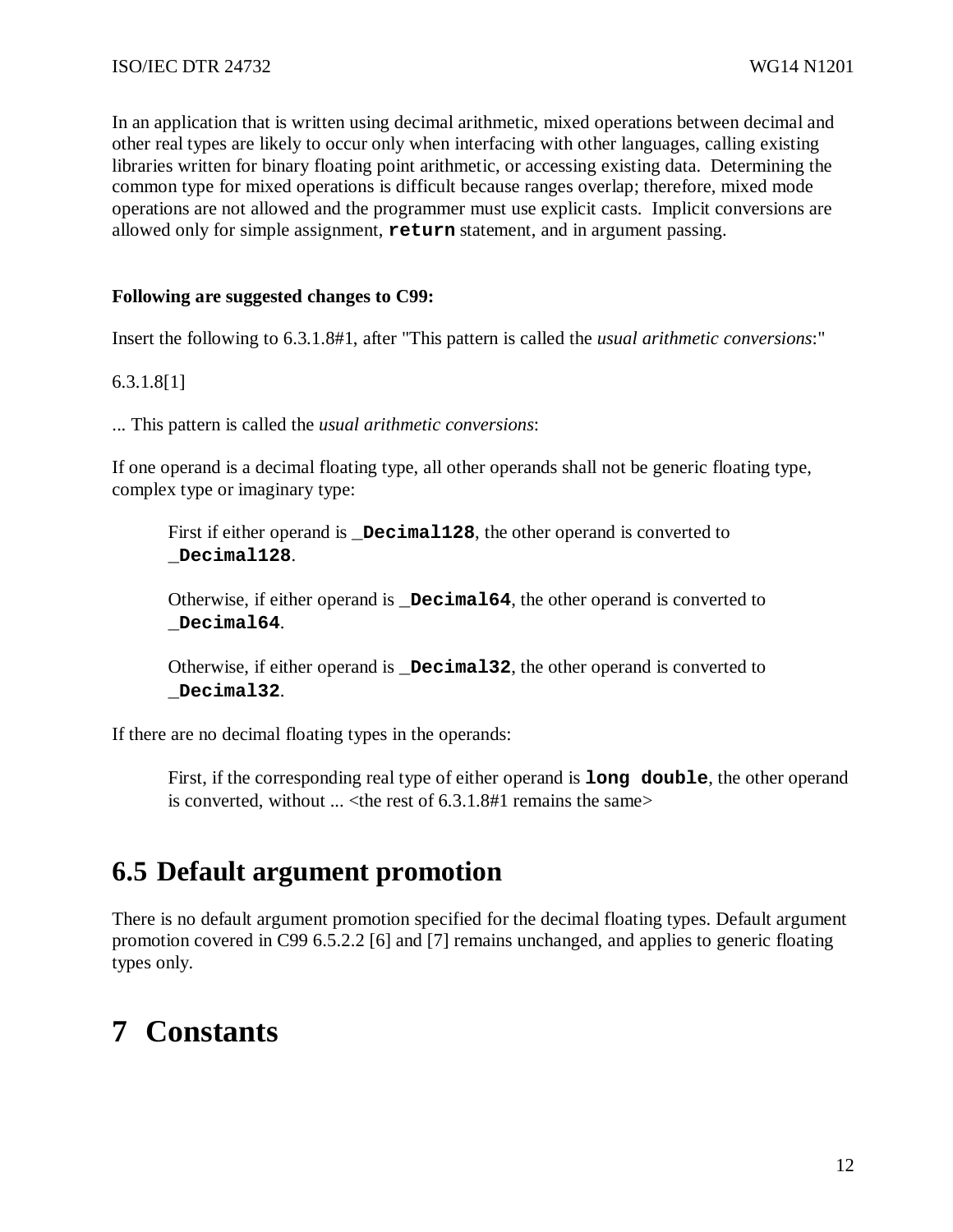New suffixes are added to denote decimal floating constants: **DF** for **\_Decimal32**, **DD** for **\_Decimal64**, and **DL** for **\_Decimal128**.

### **Suggested changes to C99:**

Add the following to 6.4.4.2 floating-suffix.

*floating-suffix*: one of **f d l F D L df dd dl DF DD DL** 

Add the following paragraph after 6.4.4.2#2:

6.4.4.2

... [2a] **Constraints**

The *floating-suffix* **df**, **dd**, **dl**, **DF**, **DD** and **DL** shall not be used in a *hexadecimal-floatingconstant*.

Change 6.4.4.2#4 to:

[4] An unsuffixed floating constant has type **double**. If suffixed by the letter **f** or **F**, it has type **float**. If suffixed by the letter **d** or **D**, it has type **double**. If suffixed by the letter **l** or **L**, it has type **long double**.

Add the following paragraph after 6.4.4.2#4:

6.4.4.2

...

[4a] If a floating constant is suffixed by **df** or **DF**, it has type **\_Decimal32**. If suffixed by **dd** or **DD**, it has type **Decimal64**. If suffixed by **dl** or **DL**, it has type **Decimal128**.

# **7.1 Unsuffixed floating constant**

The above introduces new suffixes for the decimal floating constants. It would help usability if unsuffixed floating constant could be used. The issue can be illustrated by the following example:

 $\text{Decimal64 rate} = 0.1$ ;

The constant 0.1 has type **double**. In an implementation where binary representation is used for the floating types, the internal representation of 0.1 cannot be exact. The variable *rate* will get a value slightly different from 0.1. This defeats the purpose of decimal floating types. On the other hand, requiring programmers to write: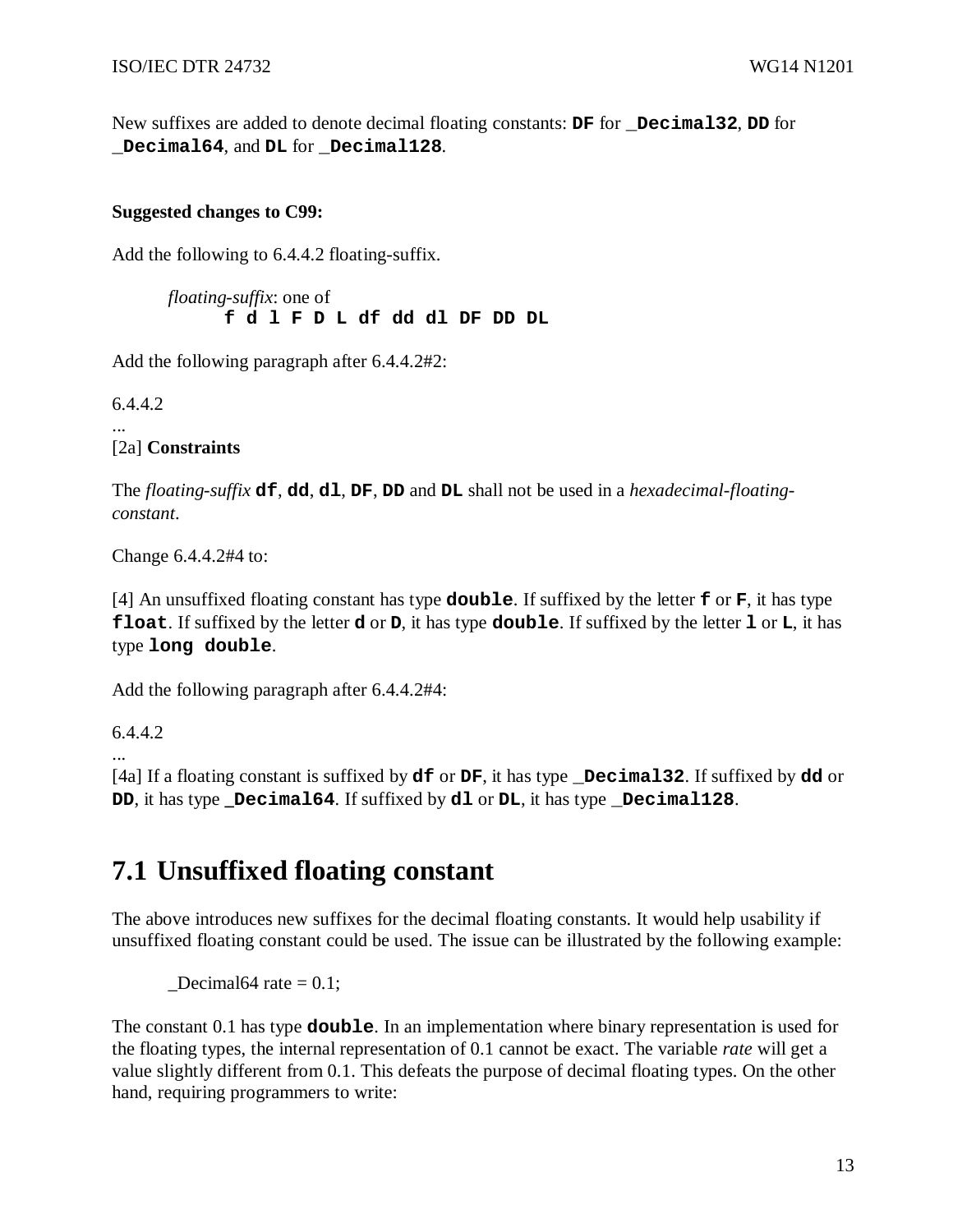$\text{Decimal64 rate} = 0.1 \text{dd};$ 

can be inconvenient and affect readability of the program.

## **7.1.1 Translation time data type**

The main idea is to introduce a translation time data type (TTDT) which the translator uses as the type for unsuffixed floating constants. A floating constant is kept in this type and representation until an operation requires it to be converted to an actual type. The value of the constant remains exact for as long as possible during the translation process. The concept can be summarized as follows:

- 1. The implementation is allowed to use a type different from **double** and **long double** as the type of unsuffixed floating constant. This is an implementation defined type. The intention is that this type can represent the constant exactly if the number of decimal digits is within an implementation specified limit. For an implementation that supports decimal floating point, a possible choice is the widest decimal floating type.
- 2. The range and precision of this type are implementation defined and are fixed throughout the program.
- 3. TTDT is an arithmetic type. All arithmetic operations are defined for this type.
- 4. Usual arithmetic conversion is extended to handle mixed operations between TTDT and other types. If an operation involves both TTDT and an actual type, the TTDT is converted to an actual type before the operation. There is no "top-down" parsing context information required to process unsuffixed floating constants. Technically speaking, there is no deferring in determining the type of the constant.

Examples:

```
double f; 
f = 0.1:
```
Suppose the implementation uses **\_Decimal128** as the TTDT. 0.1 is represented exactly after the constant is scanned. It is then converted to **double** with an internal representation following the specification of **FLT\_EVAL\_METHOD** for constant of type **double** in the assignment operator.

$$
f = 0.1 * 0.3;
$$

Here, both 0.1 and 0.3 are represented in TTDT. If the compiler evaluates the expression during translation time, it would be done using TTDT, and the result would be TTDT. This is then converted to **double** with an internal representation following the specification of **FLT\_EVAL\_METHOD** for constant of type **double** before the assignment. If the compiler generates code to evaluate the expression during execution time, both 0.1 and 0.3 would be converted to **double** with an internal representation following the specification of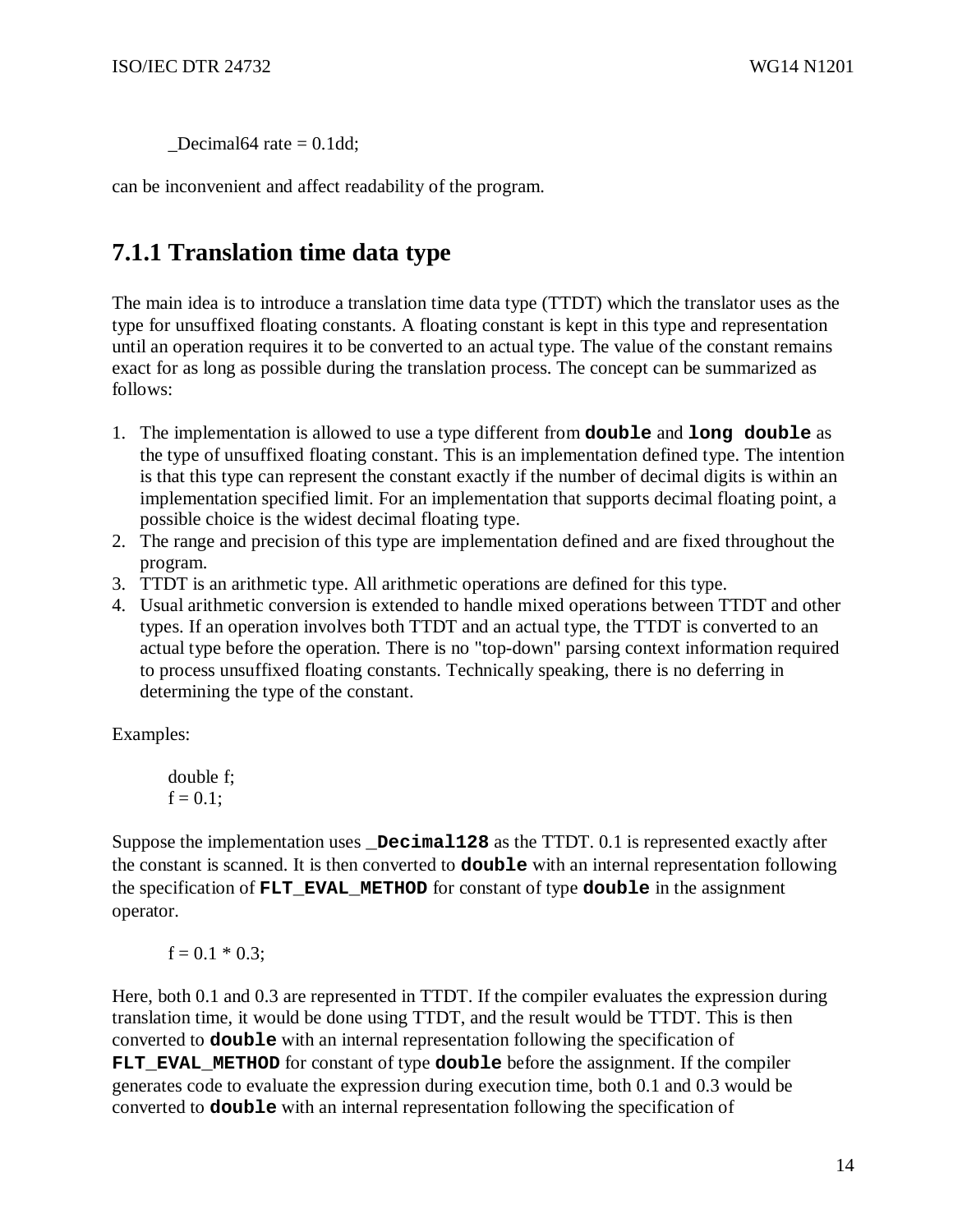**FLT\_EVAL\_METHOD** for constant of type **double** before the multiply. The result of the former would be different but more precise than the latter.

float 
$$
g = 0.3f
$$
;  
  $f = 0.1 * g$ ;

When one operand is a TTDT and the other is one of **float**, **double**, or **long double**, the TTDT is converted to **double** with an internal representation following the specification of FLT EVAL METHOD for constant of type **double**. Usual arithmetic conversion is then applied to the resulting operands.

Decimal32 h =  $0.1$ ;

If one operand is a TTDT and the other a decimal floating type, the TTDT is converted to **\_Decimal64** with an internal representation specified by **DEC\_EVAL\_METHOD**. Usual arithmetic conversion is then applied.

If one operand is a TTDT and the other a fixed point type<sup>6</sup>, the TTDT is converted to the fixed point type. If the implementation supports fixed point type, it is a recommended practice that the implementation chooses a representation for TTDT that can represent floating and fixed point constants exactly, subjected to an implementation defined limit on the number of decimal digits.

### **Suggested changes to C99**:

Below are suggested changes to C99. Fixed point types are not considered in these changes.

In 6.2.5 after paragraph 28, add a paragraph:

[28a] There is an implementation defined data type called the *translation time data type*, or *TTDT*. TTDT is an arithmetic type and is used as the type for unsuffixed floating constants. It shall have at least the range and precision of the **double** type. There is no type specifier for TTDT.

Replace 6.4.4.2 paragraph 4 with the following:

[4] An unsuffixed floating constant has type TTDT. If suffixed by the letter **f** or **F**, it has type **float**. If suffixed by the letter **d** or **D**, it has type **double**. If suffixed by the letter **l** or **L**, it has type **long double**.

### **Recommended practice**

If the implementation supports decimal floating types, TTDT should have at least the range and precision of the **\_Decimal128** type.

Add the following paragraphs after 6.3.1.7:

 6 As defined in ISO/IEC TR 18037.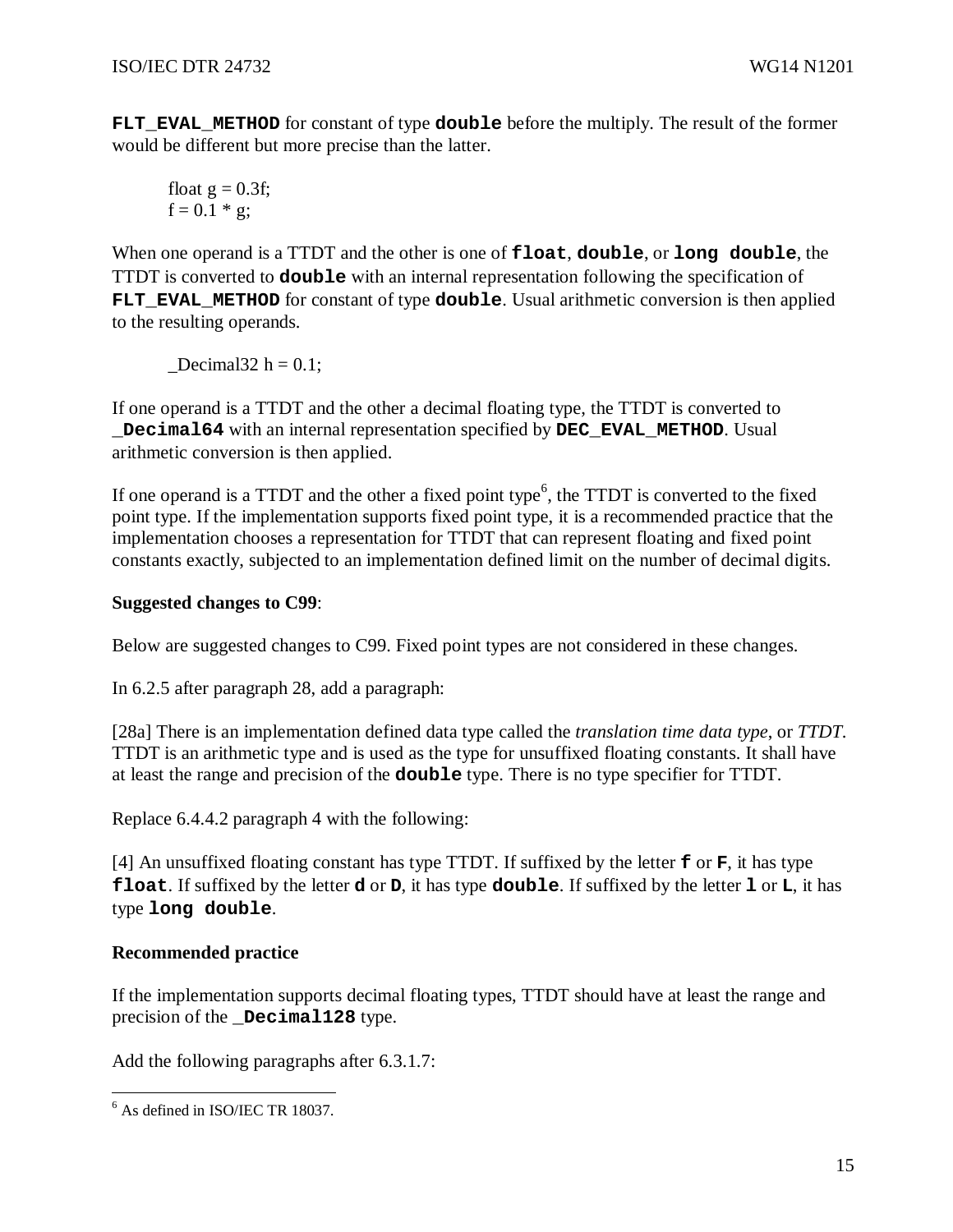## **6.3.1.7a Translation Time Data Type**

When a TTDT is converted to **double**, it is converted to the internal representation specified by **FLT\_EVAL\_METHOD**.

### **Recommended practice**

The conversion of TTDT to **double** should match the execution-time conversion of character strings by library functions, such as **strtod**, given matching inputs suitable for both conversions, the same format and default execution-time rounding.

## 6.3.1.7b

Before the *usual arithmetic conversions* are carried out, if one operand is TTDT and the other is not, and is not a decimal floating type, the TTDT operand is converted to **double**. Otherwise, the behavior is implementation defined.

# **8 Arithmetic Operations 8.1 Operators**

The operators *Add* (C99 6.5.6), *Subtract* (C99 6.5.6), *Multiply* (C99 6.5.5), *Divide* (C99 6.5.5), *Relational operators* (C99 6.5.8), *Equality operators* (C99 6.5.9), *Unary Arithmetic operators* (C99 6.5.3.3), and *Compound Assignment operators* (C99 6.5.16.2) when applied to decimal floating type operands shall follow the semantics as defined in IEEE 754R.

### **Suggested changes to C99:**

Add the following after 6.5.5 paragraph 2:

[2a] If either operand has decimal floating type, the other operand shall not have generic floating type, complex type, or imaginary type.

Add the following after 6.5.6 paragraph 3:

[3a] If either operand has decimal floating type, the other operand shall not have generic floating type, complex type, or imaginary type.

Add the following after 6.5.8 paragraph 2:

[2a] If either operand has decimal floating type, the other operand shall not have generic floating type, complex type, or imaginary type.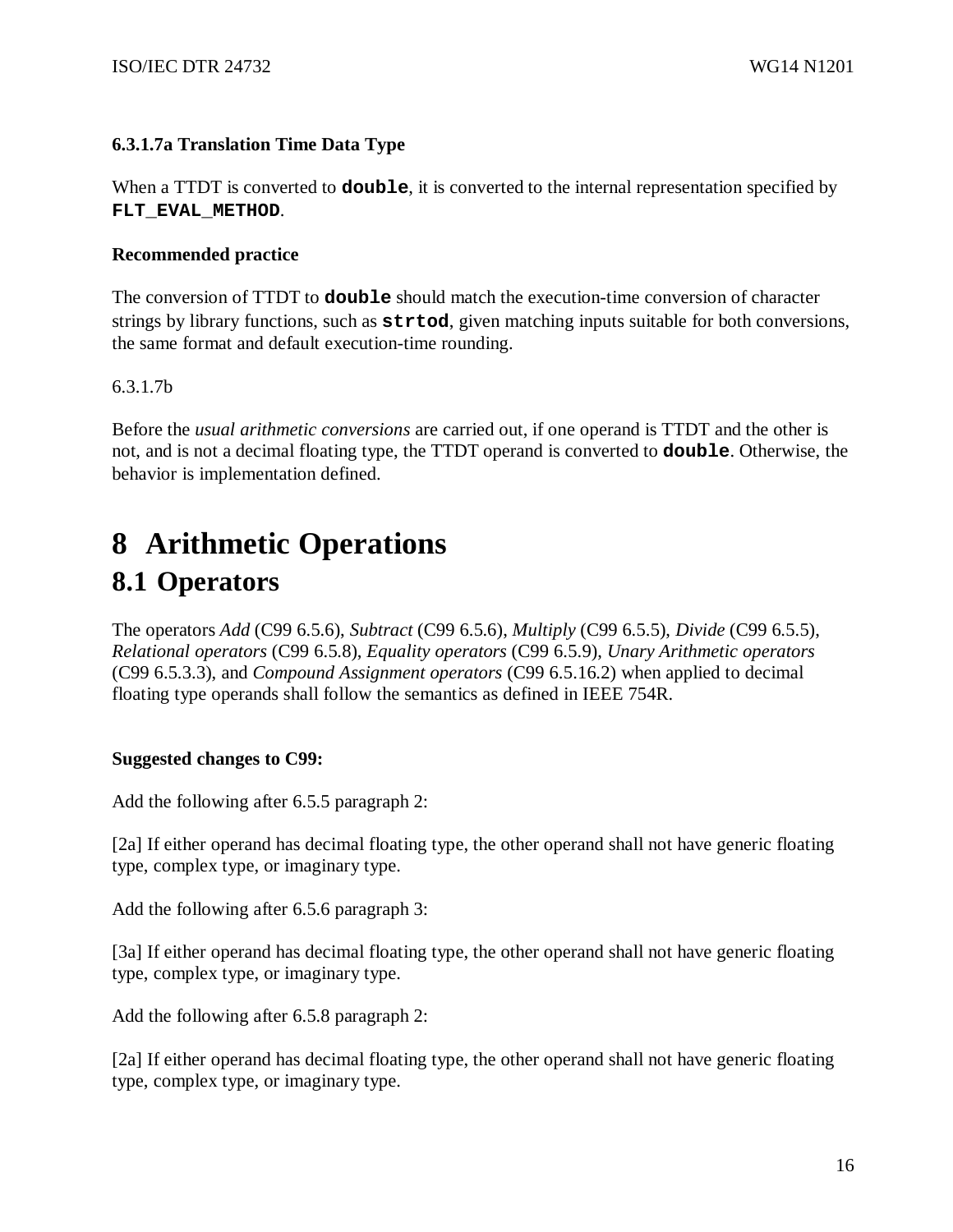Add the following after 6.5.9 paragraph 2:

[2a] If either operand has decimal floating type, the other operand shall not have generic floating type, complex type, or imaginary type.

Add the following after 6.5.16.2 paragraph 2:

[2a] If either operand has decimal floating type, the other operand shall not have generic floating type, complex type, or imaginary type.

# **8.2 Functions**

The decimal floating point operations square root, min, max, fused multiply-add and remainder, which are defined in IEEE 754R, are implemented as library functions.

# **8.3 Conversions**

Conversions between different formats and to/from integer formats are covered in section 6.

# **9 Library 9.1 Standard headers**

The functions, macros, and types declared or defined in Clause 9 and its subclauses are only declared or defined by their respective headers if the macro **\_\_STDC\_WANT\_DEC\_FP\_\_** is defined at the point in the source file where the appropriate header is included.

# **9.2 Floating-point environment <fenv.h<sup>&</sup>gt;**

The floating point environment specified in C99 7.6 applies to both generic floating types and decimal floating types. This is to implement the *context* defined in IEEE 754R. The existing C99 specification gives flexibility to implementation on which part of the environment is accessible to programs. The decimal floating-point arithmetic specifies a more stringent requirement. All the rounding directions and flags are supported.

| <b>DEC</b> Macros | Existing C99 macros for | <b>IEEE 754</b>       |
|-------------------|-------------------------|-----------------------|
|                   | generic floating types  |                       |
| FE DEC TOWARDZERO | FE TOWARDZERO           | Toward zero           |
| FE DEC TONEAREST  | FE TONEAREST            | To nearest, ties even |
| FE DEC UPWARD     | <b>FE UPWARD</b>        | Toward plus infinity  |
| FE DEC DOWNWARD   | FE DOWNWARD             | Toward minus infinity |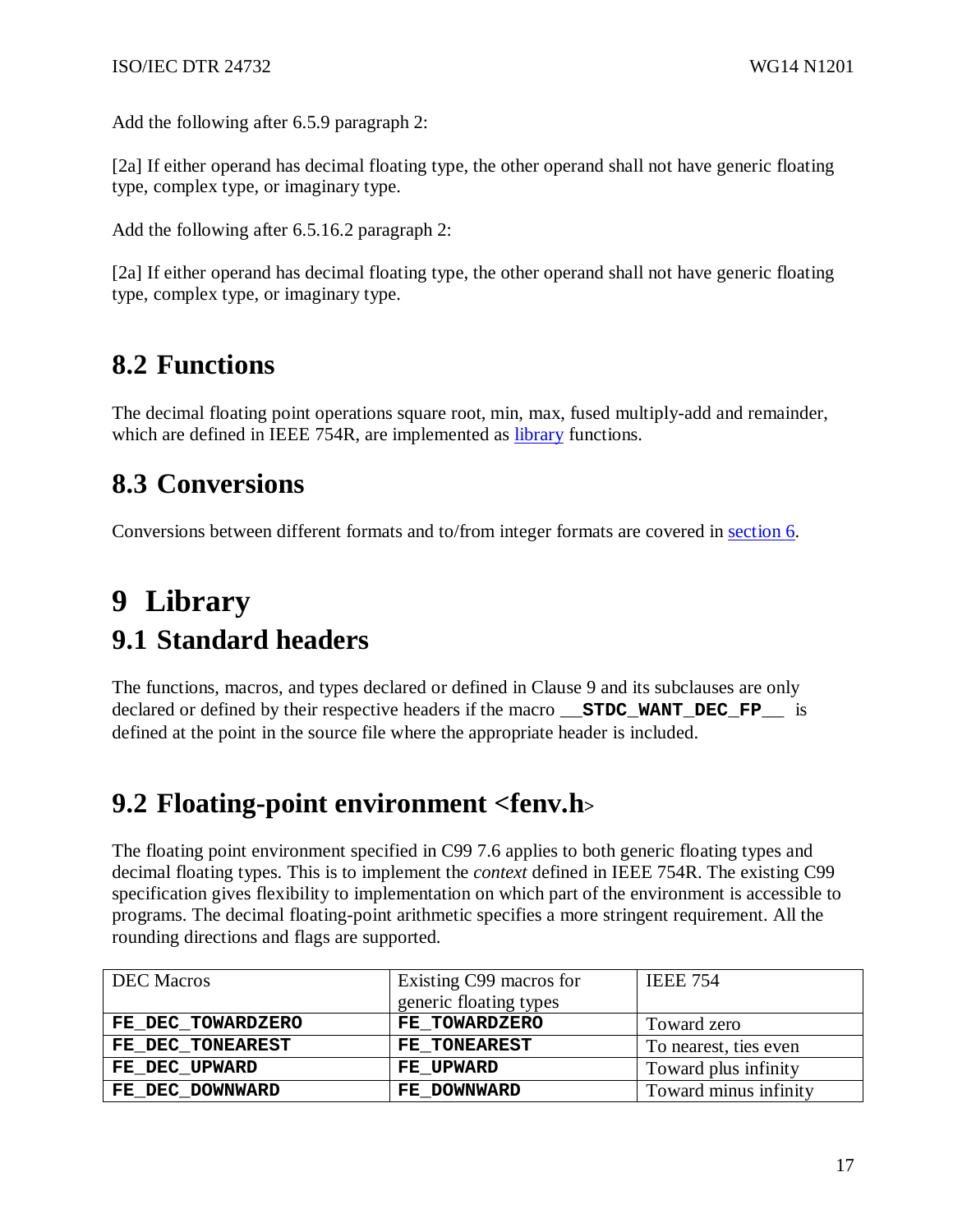| FE DEC TONEARESTFROMZERO | n/a | To nearest, ties away from |
|--------------------------|-----|----------------------------|
|                          |     | zero                       |

### **Suggested changes to C99:**

Add the following after 7.6 paragraph 7:

7.6

...

[7a] Each of the macros

**FE\_DEC\_DOWNWARD FE\_DEC\_TONEAREST FE\_DEC\_TONEARESTFROMZERO FE\_DEC\_TOWARDZERO FE\_DEC\_UPWARD**

is defined and used by **fe\_dec\_getround** and **fe\_dec\_setround** functions for getting and setting the rounding direction of decimal floating-point operations. The default rounding direction for decimal floating-point operations shall be **FE\_DEC\_TONEAREST**.

Add the following after 7.6.3.2:

### **7.6.3.3 The fe\_dec\_getround function**

#### **Synopsis**

#define \_\_STDC\_WANT\_DEC\_FP\_\_ #include <fenv.h> int fe\_dec\_getround(void);

#### **Description**

The **fe** dec getround function gets the current rounding direction for decimal floating-point operations.

#### **Returns**

The **fe\_dec\_getround** function returns the value of the rounding direction macro representing the current rounding direction for decimal floating-point operations, or a negative value if there is no such rounding macro or the current rounding direction is not determinable.

### **7.6.3.4 The fe\_dec\_setround function**

#### **Synopsis**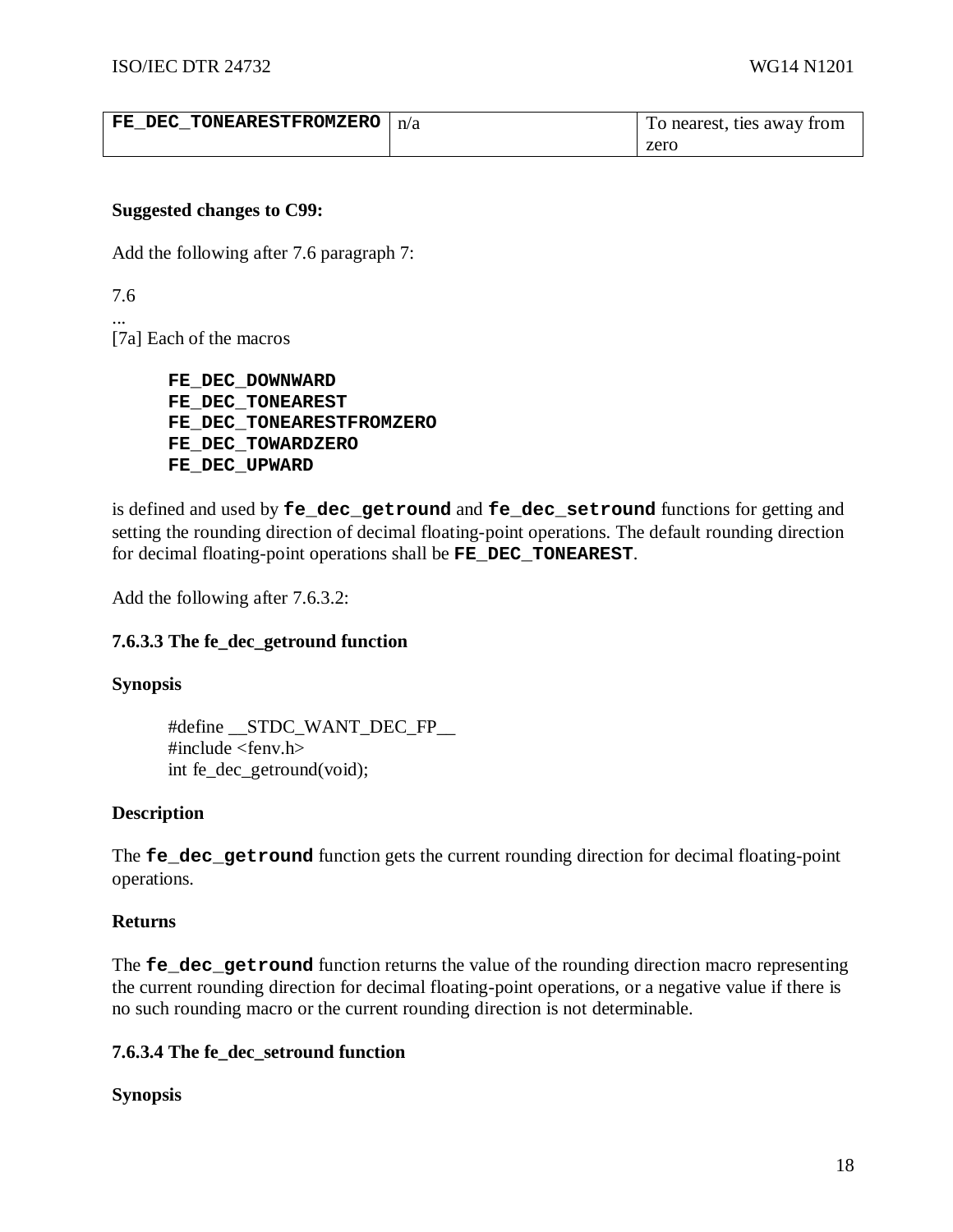#define \_\_STDC\_WANT\_DEC\_FP\_\_  $\#$ include  $\le$ fenv.h $>$ int fe\_dec\_setround(int round);

### **Description**

The **fe\_dec\_setround** function establishes the rounding direction for decimal floating-point operations represented by its argument round. If the argument is not equal to the value of a rounding direction macro, the rounding direction is not changed.

If **FLT\_RADIX** is not 10, the rounding direction altered by the **fesetround** function is independent of the rounding direction altered by the **fe\_dec\_setround** function; otherwise if FLT RADIX is 10, whether the **fesetround** and **fe** dec setround functions alter the rounding direction of both generic floating type and decimal floating type operations is implementation defined.

### **Returns**

The **fe\_dec\_setround** function returns a zero value if and only if the argument is equal to a rounding direction macro (that is, if and only if the requested rounding direction was established).

# **9.3 Decimal mathematics <math.h>**

The list of elementary functions specified in the mathematics library is extended to handle decimal floating-point types. These include functions specified in 7.12.4, 7.12.5, 7.12.6, 7.12.7, 7.12.8, 7.12.9, 7.12.10, 7.12.11, 7.12.12, and 7.12.13. The macros **HUGE\_VAL\_D32**, **HUGE\_VAL\_D64**, **HUGE\_VAL\_D128**, **DEC\_INFINITY** and **DEC\_NAN** are defined to help using these functions. With the exception of **sqrt**, **max**, and **min**, the accuracy of the decimal floating-point results is implementation-defined. The implementation may state that the accuracy is unknown. All classification macros specified in C99 7.12.3 are also extended to handle decimal floating-point types. The same applies to all comparison macros specified in 7.12.14.

The names of the functions are derived by adding suffixes d32, d64 and d128 to the **double** version of the function name.

### **Suggested changes to C99:**

Add after 7.12 paragraph 2.

7.12

[2a] The types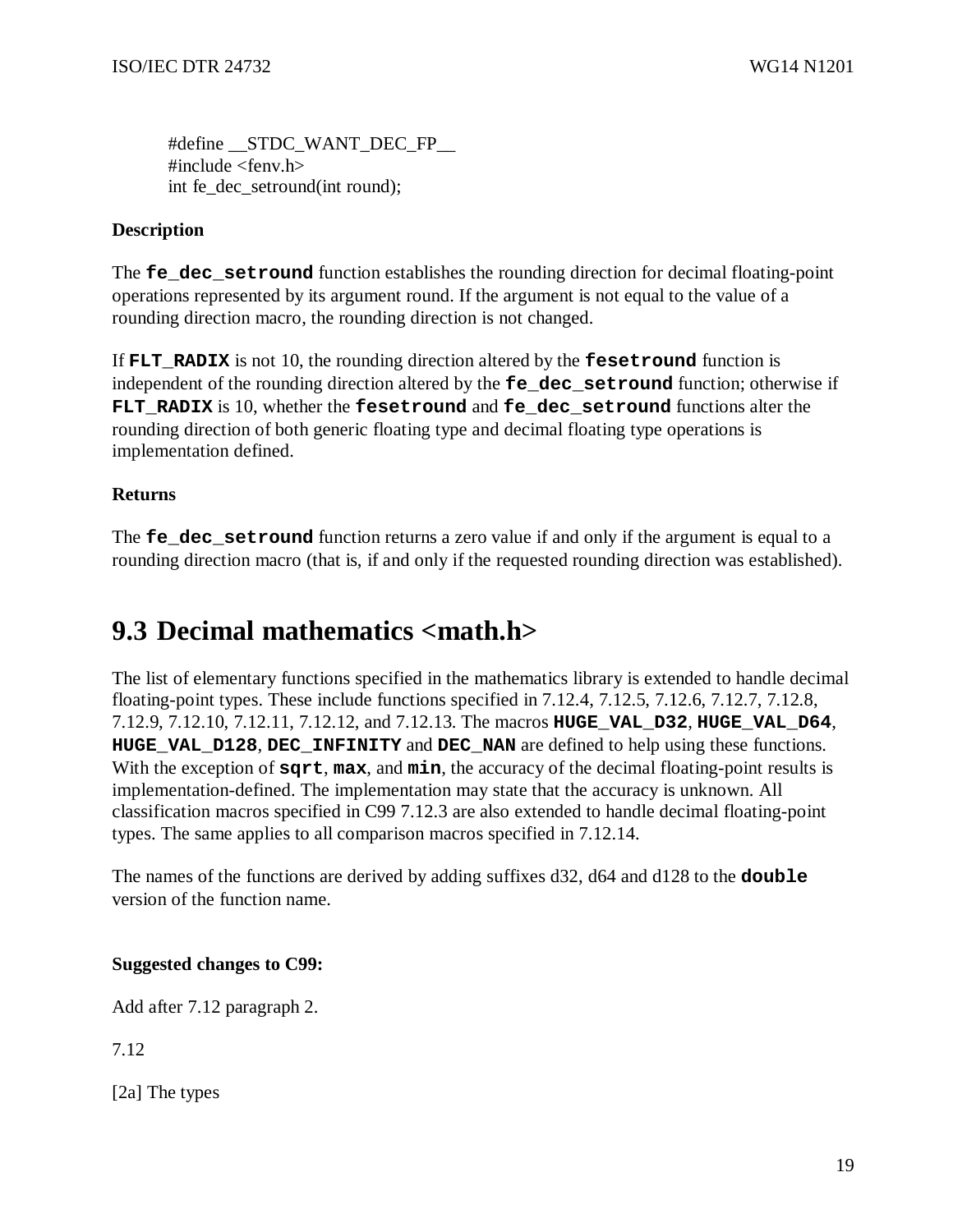#### **\_Decimal32\_t \_Decimal64\_t**

are decimal floating types at least as wide as **\_Decimal32** and **\_Decimal64**, respectively, and such that **\_Decimal64\_t** is at least as wide as **\_Decimal32\_t**. If **DEC\_EVAL\_METHOD** equals 0, **\_Decimal32\_t** and **\_Decimal64\_t** are **\_Decimal32** and **\_Decimal64**, respectively; if **DEC\_EVAL\_METHOD** equals 1, they are both **\_Decimal64**; if **DEC\_EVAL\_METHOD** equals 2, they are both **\_Decimal128**; and for other values of **DEC\_EVAL\_METHOD**, they are otherwise implementation-defined.

Add at the end of 7.12 paragraph 3 the following macros.

7.12

[3] The macro

#### **HUGE\_VAL\_D64**

expands to a constant expression of type **\_Decimal64** representing infinity. The macros

#### **HUGE\_VAL\_D32 HUGE\_VAL\_D128**

are respectively **\_Decimal32** and **\_Decimal128** analogs of **HUGE\_VAL\_D64**.

Add at the end of 7.12 paragraph 4 the following macro.

7.12

[4] The macro

#### **DEC\_INFINITY**

expands to a constant expression of type **\_Decimal32** representing infinity.

Add at the end of 7.12 paragraph 5 the following macro.

7.12

[5] The macro

#### **DEC\_NAN**

expands to quiet decimal floating NaN for the type **\_Decimal32**.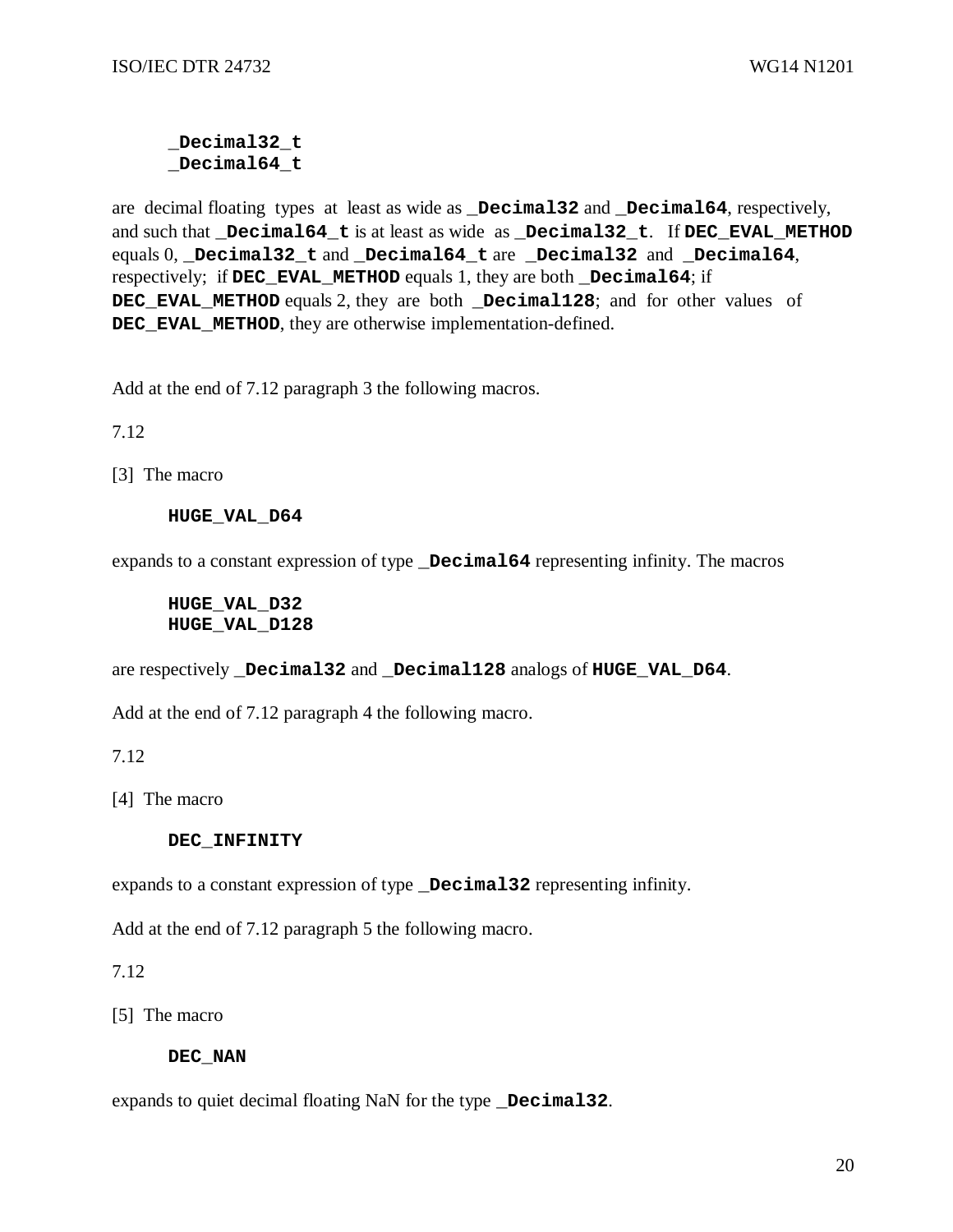Add at the end of 7.12 paragraph 7 the following macro.

7.12

[7] The macro

**FP\_FAST\_FMAD32 FP\_FAST\_FMAD64 FP\_FAST\_FMAD128** 

are, respectively, **\_Decimal32**, **\_Decimal64** and **\_Decimal128** analogs of **FP\_FAST\_FMA**.

#### **Suggested changes to C99:**

Add the following list of function prototypes to the synopsis of the respective subclauses:

7.12.4 Trigonometric functions

Decimal64 acosd64( Decimal64 x); Decimal32 acosd32( Decimal32 x); Decimal128 acosd128( Decimal128 x);

 \_Decimal64 asind64(\_Decimal64 x); Decimal32 asind32( Decimal32 x); \_Decimal128 asind128(\_Decimal128 x);

 \_Decimal64 atand64(\_Decimal64 x); Decimal32 atand32( Decimal32 x); \_Decimal128 atand128(\_Decimal128 x);

 \_Decimal64 atan2d64(\_Decimal64 y, \_Decimal64 x); Decimal32 atan2d32( Decimal32 y, Decimal32 x); \_Decimal128 atan2d128(\_Decimal128 y, \_Decimal128 x);

 \_Decimal64 cosd64(\_Decimal64 x); \_Decimal32 cosd32(\_Decimal32 x); \_Decimal128 cosd128(\_Decimal128 x);

 \_Decimal64 sind64(\_Decimal64 x); Decimal32 sind32( Decimal32 x); \_Decimal128 sind128(\_Decimal128 x);

 \_Decimal64 tand64(\_Decimal64 x); Decimal32 tand32( Decimal32 x);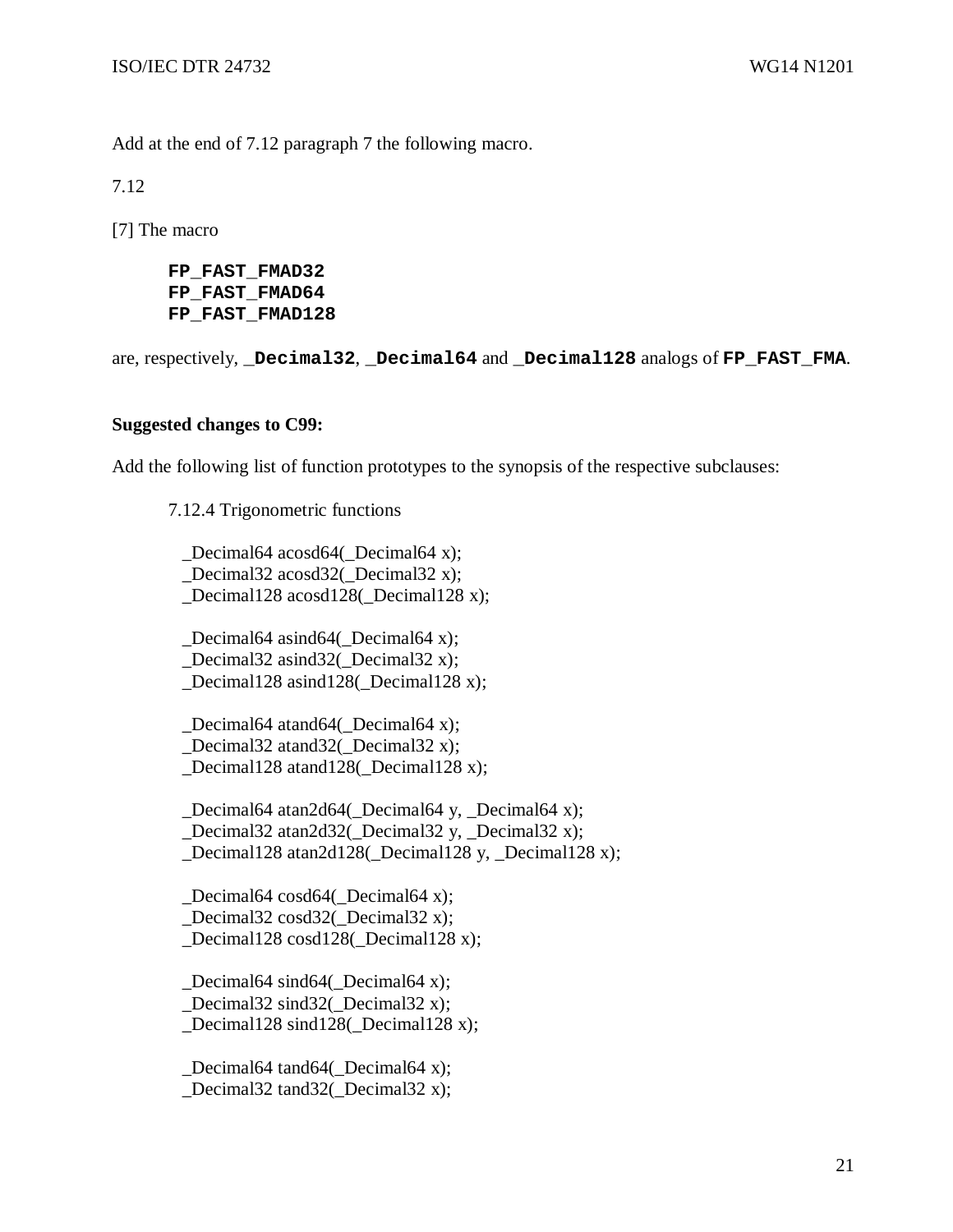Decimal128 tand128( Decimal128 x);

7.12.5 Hyperbolic functions

Decimal64 acoshd64( Decimal64 x); \_Decimal32 acoshd32(\_Decimal32 x); Decimal128 acoshd128( Decimal128 x);

 \_Decimal64 asinhd64(\_Decimal64 x); \_Decimal32 asinhd32(\_Decimal32 x); Decimal128 asinhd128( Decimal128 x);

Decimal64 atanhd64( Decimal64 x); \_Decimal32 atanhd32(\_Decimal32 x); Decimal128 atanhd128( Decimal128 x);

 \_Decimal64 coshd64(\_Decimal64 x); \_Decimal32 coshd32(\_Decimal32 x); \_Decimal128 coshd128(\_Decimal128 x);

 \_Decimal64 sinhd64(\_Decimal64 x); \_Decimal32 sinhd32(\_Decimal32 x); Decimal128 sinhd128( Decimal128 x);

 \_Decimal64 tanhd64(\_Decimal64 x); \_Decimal32 tanhd32(\_Decimal32 x); Decimal128 tanhd128( Decimal128 x);

7.12.6 Exponential and logarithmic functions

Decimal64 expd64( $\Delta$ Decimal64 x); \_Decimal32 expd32(\_Decimal32 x); Decimal128 expd128( Decimal128 x);

 \_Decimal64 exp2d64(\_Decimal64 x); Decimal32 exp2d32( Decimal32 x); Decimal128 exp2d128( Decimal128 x);

 \_Decimal64 expm1d64(\_Decimal64 x); \_Decimal32 expm1d32(\_Decimal32 x); Decimal128 expm1d128(\_Decimal128 x);

 $\_Decimal64$  frexpd64( $\_Decimal64$  value, int \*exp);<sup>7</sup> Decimal32 frexpd32( Decimal32 value, int \*exp); Decimal128 frexpd128( Decimal128 value, int \*exp);

The suggested changes to the frexp function description below.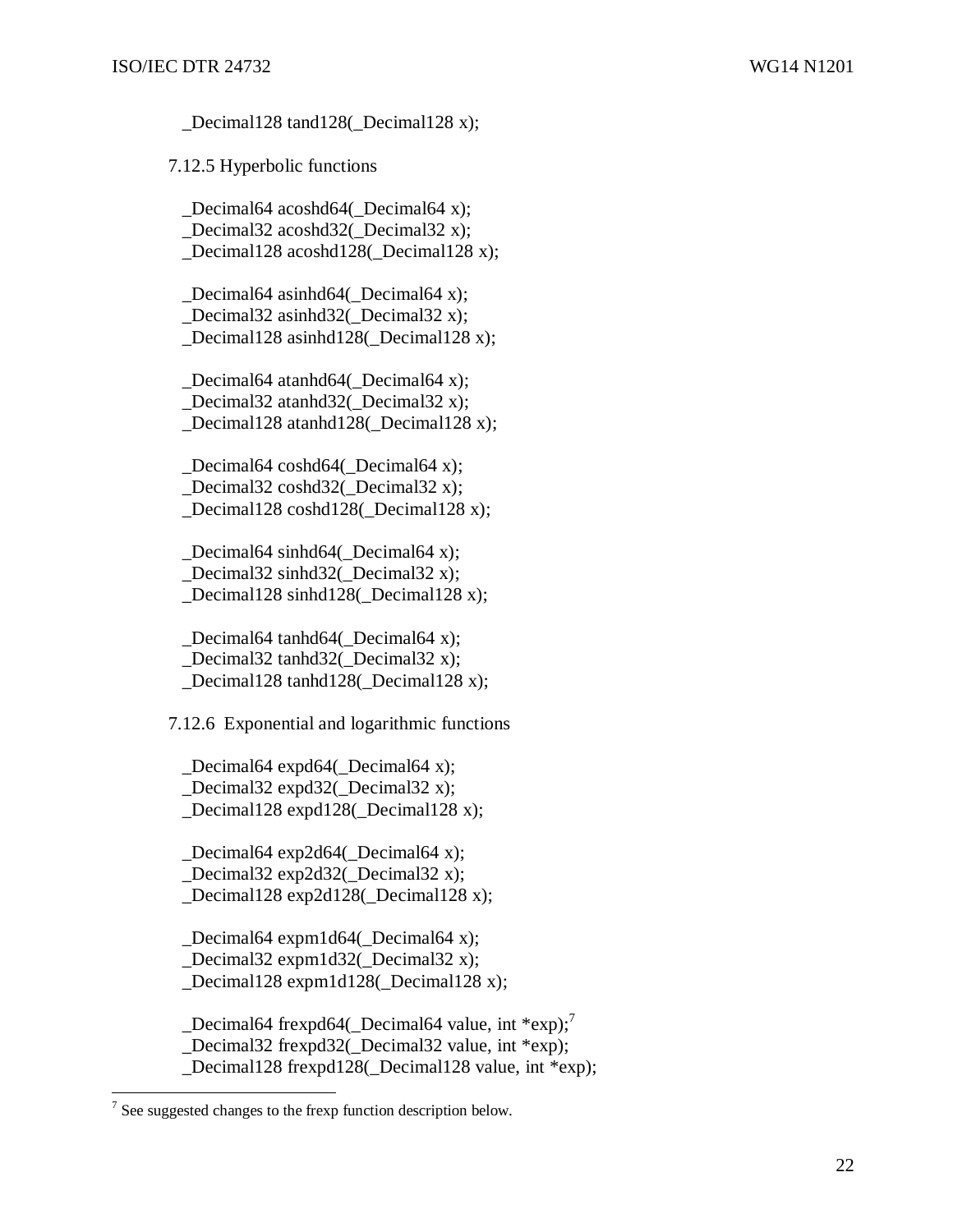int ilogbd64(\_Decimal64 x); int ilogbd32(\_Decimal32 x); int ilogbd128(\_Decimal128 x);

 \_Decimal64 ldexpd64(\_Decimal64 x, int exp); \_Decimal32 ldexpd32(\_Decimal32 x, int exp); \_Decimal128 ldexpd128(\_Decimal128 x, int exp);

Decimal64 logd64( $\Delta$ Decimal64 x); \_Decimal32 logd32(\_Decimal32 x); \_Decimal128 logd128(\_Decimal128 x);

 \_Decimal64 log10d64(\_Decimal64 x); Decimal32  $log10d32$  Decimal32 x); \_Decimal128 log10d128(\_Decimal128 x);

 \_Decimal64 log1pd64(\_Decimal64 x); \_Decimal32 log1pd32(\_Decimal32 x); \_Decimal128 log1pd128(\_Decimal128 x);

 \_Decimal64 log2d64(\_Decimal64 x); \_Decimal32 log2d32(\_Decimal32 x); \_Decimal128 log2d128(\_Decimal128 x);

Decimal64 logbd64( $\Delta$ Decimal64 x); \_Decimal32 logbd32(\_Decimal32 x); Decimal128 logbd128( Decimal128 x);

Decimal64 modd64( Decimal64 value, Decimal64 \*iptr); Decimal32 modfd32( Decimal32 value, Decimal32 \*iptr); \_Decimal128 modfd128(\_Decimal128 value, \_Decimal128 \*iptr);

Decimal64 scalbnd64( Decimal64 x, int n); Decimal32 scalbnd32( Decimal32 x, int n); Decimal128 scalbnd128( Decimal128 x, int n);

Decimal64 scalblnd64( Decimal64 x, long int n); \_Decimal32 scalblnd32(\_Decimal32 x, long int n); Decimal128 scalblnd128( Decimal128 x, long int n);

7.12.7 Power and absolute-value functions

Decimal64 cbrtd64( Decimal64 x); \_Decimal32 cbrtd32(\_Decimal32 x); Decimal128 cbrtd128( Decimal128 x);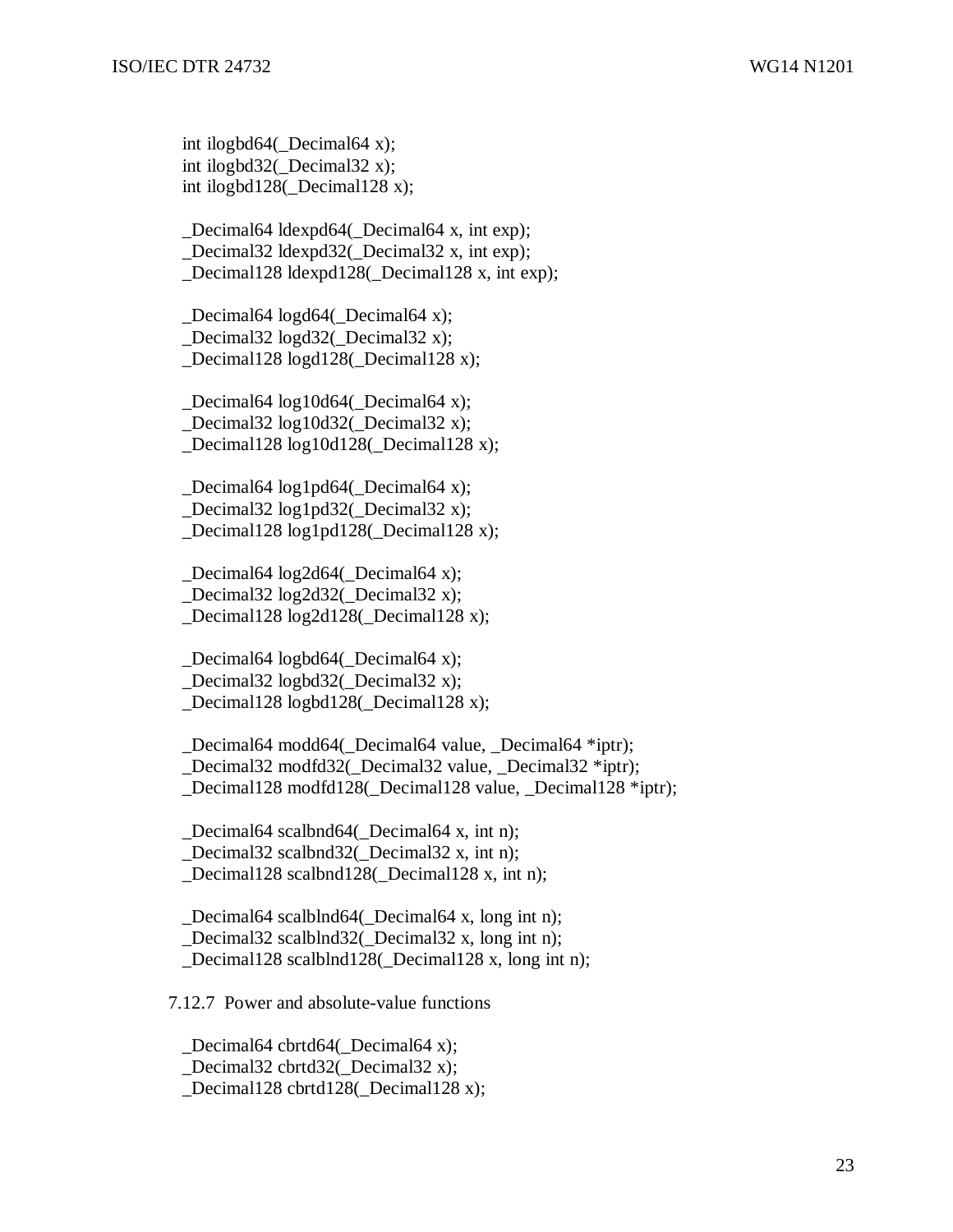\_Decimal64 fabsd64(\_Decimal64 x); Decimal32 fabsd32( Decimal32 x); \_Decimal128 fabsd128(\_Decimal128 x);

 \_Decimal64 hypotd64(\_Decimal64 x, \_Decimal64 y); \_Decimal32 hypotd32(\_Decimal32 x, \_Decimal32 y); Decimal128 hypotd128( Decimal128 x, Decimal128 y);

Decimal64 powd64( Decimal64 x, Decimal64 y); \_Decimal32 powd32(\_Decimal32 x, \_Decimal32 y); \_Decimal128 powd128(\_Decimal128 x, \_Decimal128 y);

 \_Decimal64 sqrtd64(\_Decimal64 x); Decimal32 sqrtd32( Decimal32 x); \_Decimal128 sqrtd128(\_Decimal128 x);

7.12.8 Error and gamma functions

Decimal64 erfd64( Decimal64 x); Decimal32 erfd32( Decimal32 x); \_Decimal128 erfd128(\_Decimal128 x);

 \_Decimal64 erfcd64(\_Decimal64 x); \_Decimal32 erfcd32(\_Decimal32 x); Decimal128 erfcd128( Decimal128 x);

Decimal64 lgammad64( $\Delta$ Decimal64 x); \_Decimal32 lgammad32(\_Decimal32 x); Decimal128 lgammad128( Decimal128 x);

 \_Decimal64 tgammad64(\_Decimal64 x); Decimal32 tgammad32( Decimal32 x); Decimal128 tgammad128( Decimal128 x);

7.12.9 Nearest integer functions

Decimal64 ceild64( Decimal64 x); \_Decimal32 ceild32(\_Decimal32 x); \_Decimal128 ceild128(\_Decimal128 x);

 \_Decimal64 floord64(\_Decimal64 x); \_Decimal32 floord32(\_Decimal32 x); Decimal128 floord128( Decimal128 x);

Decimal64 nearbyintd64( $\Delta$ Decimal64 x);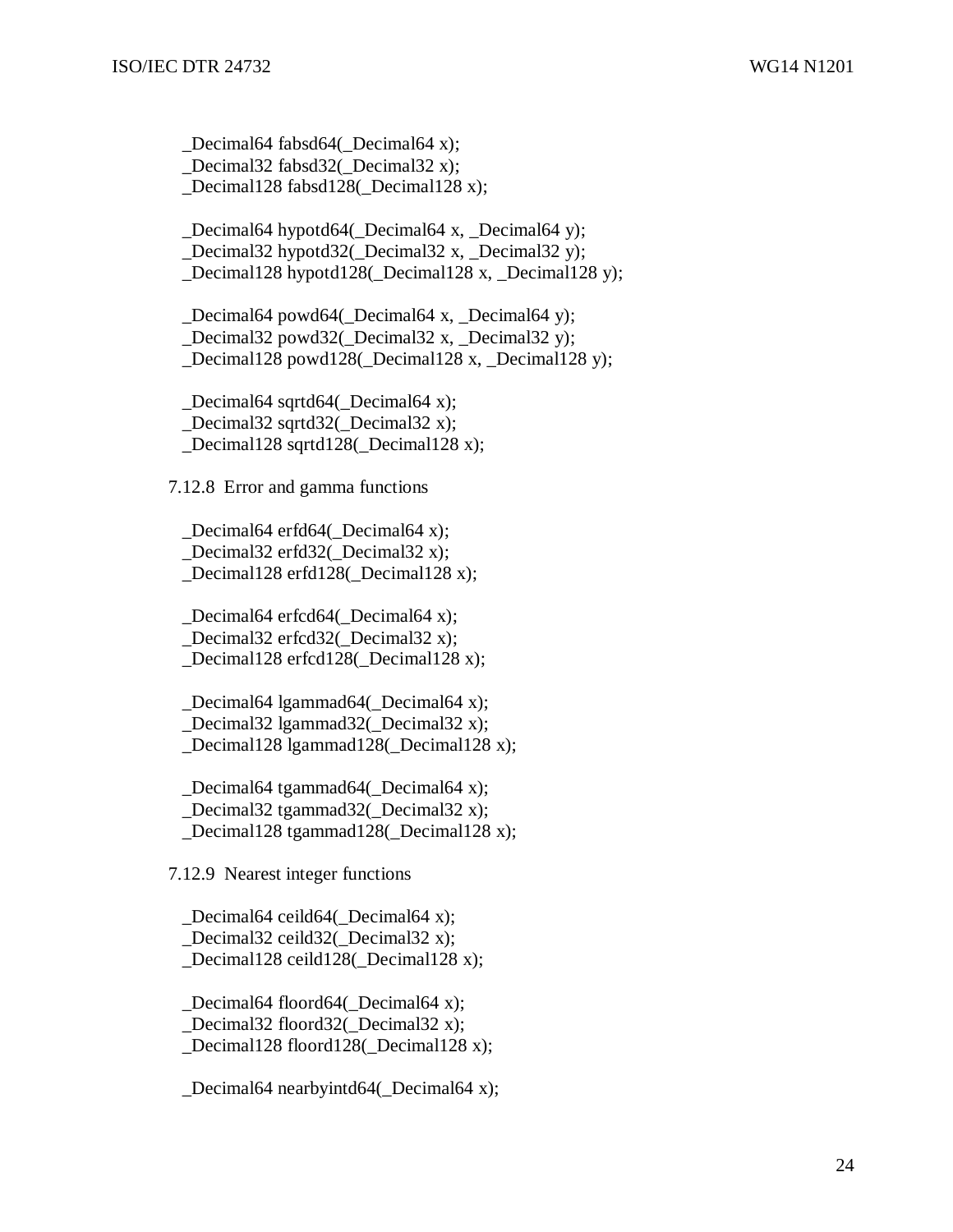\_Decimal32 nearbyintd32(\_Decimal32 x); \_Decimal128 nearbyintd128(\_Decimal128 x);

Decimal64 rintd64( Decimal64 x); Decimal32 rintd32( Decimal32 x); \_Decimal128 rintd128(\_Decimal128 x);

long int lrintd64(\_Decimal64 x); long int lrintd32( Decimal32 x); long int lrintd128(Decimal128 x);

long long int llrintd64(\_Decimal64 x); long long int llrintd $32$ ( Decimal $32$  x); long long int llrintd128(\_Decimal128 x);

 \_Decimal64 roundd64(\_Decimal64 x); Decimal32 roundd32( Decimal32 x); \_Decimal128 roundd128(\_Decimal128 x);

long int lroundd64( Decimal64 x); long int lroundd32( Decimal32 x); long int lroundd128(\_Decimal128 x);

long long int llroundd $64$ ( Decimal $64$  x); long long int llroundd $32$ ( Decimal $32$  x); long long int llroundd128(\_Decimal128 x);

Decimal64 truncd64( Decimal64 x); \_Decimal32 truncd32(\_Decimal32 x); Decimal128 truncd128( Decimal128 x);

7.12.10 Remainder functions

Decimal64 fmodd64( Decimal64 x, Decimal64 y); Decimal32 fmodd32( Decimal32 x, Decimal32 y); Decimal128 fmodd128( Decimal128 x, Decimal128 y);

Decimal64 remainderd64( Decimal64 x, Decimal64 y); \_Decimal32 remainderd32(\_Decimal32 x, \_Decimal32 y); Decimal128 remainderd128( Decimal128 x, Decimal128 y);

7.12.11 Manipulation functions

Decimal64 copysignd64( Decimal64 x, Decimal64 y); \_Decimal32 copysignd32(\_Decimal32 x, \_Decimal32 y); Decimal128 copysignd128( Decimal128 x, Decimal128 y);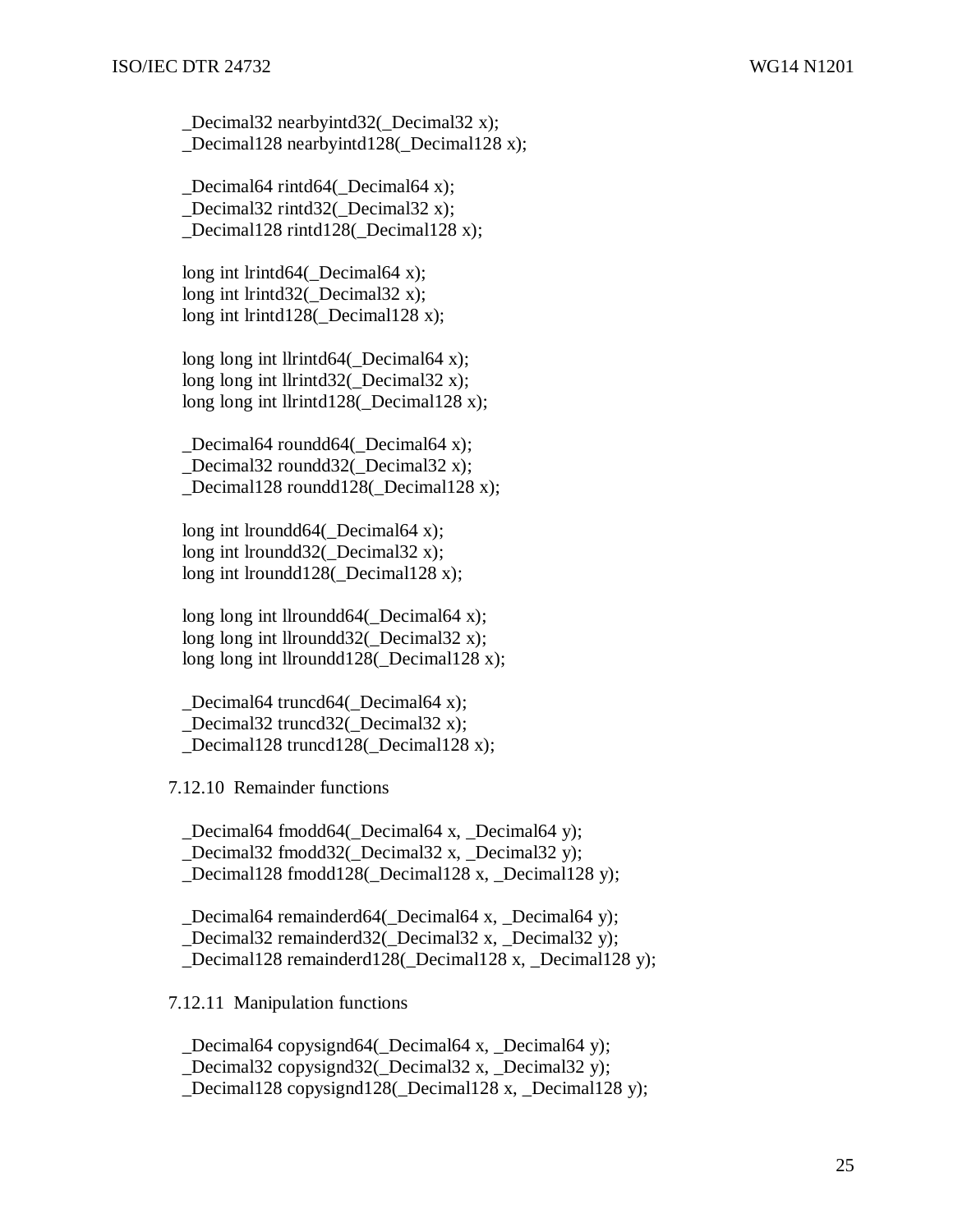\_Decimal64 nand64(const char \*tagp); Decimal32 nand32(const char \*tagp); \_Decimal128 nand128(const char \*tagp); \_Decimal64 nextafterd64(\_Decimal64 x, \_Decimal64 y);

 \_Decimal32 nextafterd32(\_Decimal32 x, \_Decimal32 y); \_Decimal128 nextafterd128(\_Decimal128 x, \_Decimal128 y);

Decimal64 nexttowardd64( Decimal64 x, Decimal128 y); \_Decimal32 nexttowardd32(\_Decimal32 x, \_Decimal128 y); \_Decimal128 nexttowardd128(\_Decimal128 x, \_Decimal128 y);

7.12.12 Maximum, minimum, and positive difference functions

 \_Decimal64 fdimd64(\_Decimal64 x, \_Decimal64 y); \_Decimal32 fdimd32(\_Decimal32 x, \_Decimal32 y); \_Decimal128 fdimd128(\_Decimal128 x, \_Decimal128 y);

Decimal64 fmaxd64( Decimal64 x, Decimal64 y); \_Decimal32 fmaxd32(\_Decimal32 x, \_Decimal32 y); \_Decimal128 fmaxd128(\_Decimal128 x, \_Decimal128 y);

 \_Decimal64 fmind64(\_Decimal64 x, \_Decimal64 y); \_Decimal32 fmind32(\_Decimal32 x, \_Decimal32 y); \_Decimal128 fmind128(\_Decimal128 x, \_Decimal128 y);

7.12.13 Floating multiply-add

Decimal64 fmad64( Decimal64 x, Decimal64 y, Decimal64 z); Decimal32 fmad32( Decimal32 x, Decimal32 y, Decimal32 z); \_Decimal128 fmad128(\_Decimal128 x, \_Decimal128 y, \_Decimal128 z);

Add to the end of 7.12.14 paragraph 1:

[1] … If either argument has decimal floating type, the other argument shall have decimal floating type as well.

Replace 7.12.6.4 paragraphs 2 and 3 with the following:

[2] The **frexp** functions break a floating-point number into a normalized fraction and an integer exponent. They store the integer in the **int** object pointed to by **exp**. If **value** is a decimal floating-point number, the exponent is an integral power of 10; otherwise it is an integral power of 2.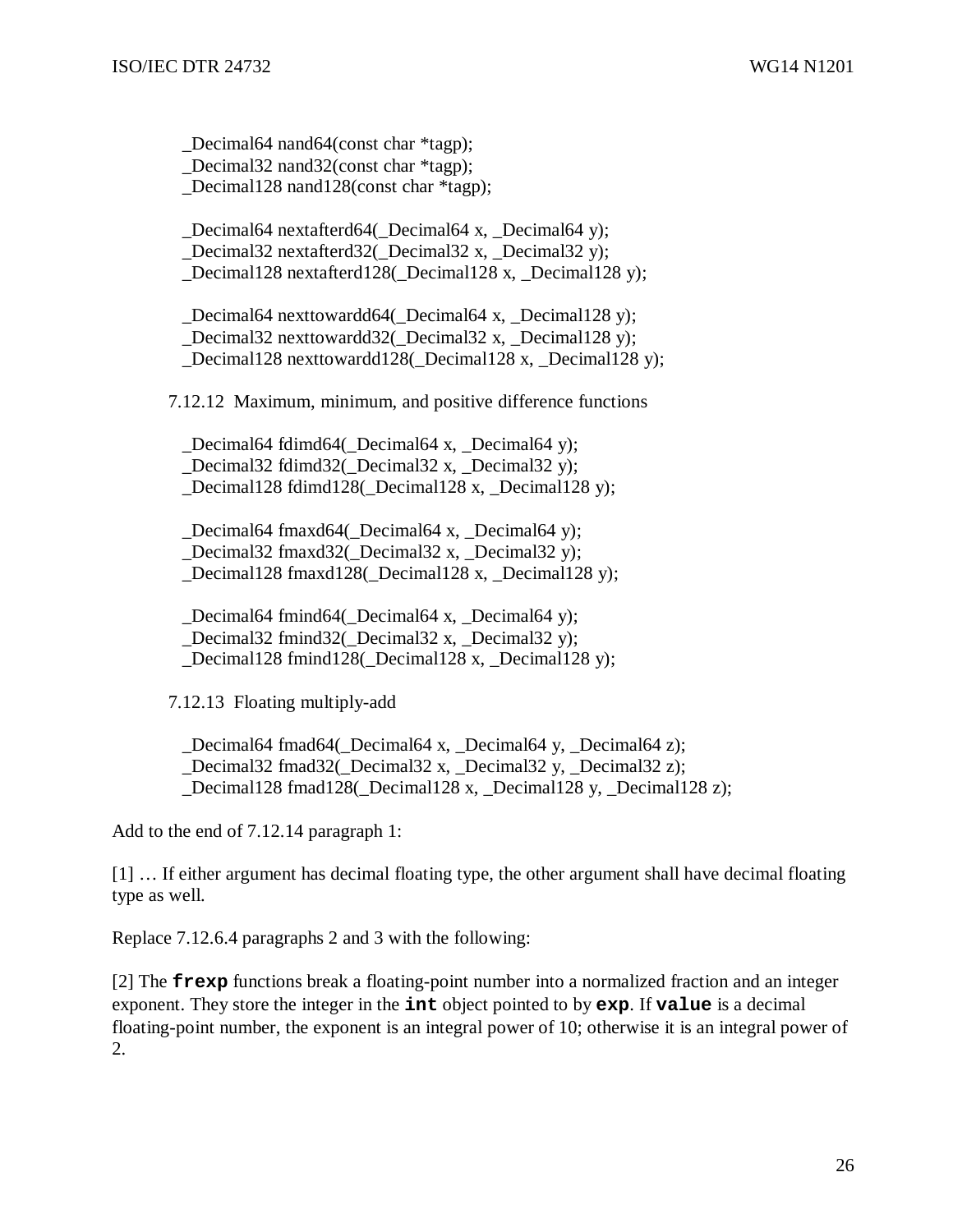[3] If **value** is not a floating-point number, the results are unspecified. Otherwise, the **frexp** functions return the value  $\mathbf{x}$ , such that  $\mathbf{x}$  has a magnitude in the interval  $[1/2, 1)$  or zero, and **value** equals  $x * 10^{*exp}$  when **value** is a decimal floating-point number, or  $x * 2^{*exp}$  when **value** is a generic floating-point number. If **value** is zero, both parts of the result are zero.

## **9.4 New <math.h> functions**

The following are new functions added to **<math.h>**.

#### **Suggested addition to C99:**

#### **7.12.11.5 The quantize functions**

#### **Synopsis**

#define \_\_STDC\_WANT\_DEC\_FP\_\_  $\#$ include  $\langle \text{math.h}\rangle$ Decimal32 quantized32 ( $\Delta$ Decimal32 x, Decimal32 y); \_Decimal64 quantized64 (\_Decimal64 x, \_Decimal64 y); \_Decimal128 quantized128(\_Decimal128 x, \_Decimal128 y);

#### **Description**

The **quantize** functions set the exponent of argument **x** to the exponent of argument **y**, while attempting to keep the value the same*.* If the exponent is being increased, the value shall be correctly rounded according to the current rounding mode; if the result does not have the same value as **x**, the "inexact" floating-point exception shall be raised. If the exponent is being decreased and the significand of the result has more digits than the type would allow, the result is NaN and the "invalid" floating-point exception shall be raised. If one or both operands are NaN the result is NaN. Otherwise if only one operand is infinity, the result is NaN and the "invalid" floating-point exception shall be raised. If both operands are infinity, the result is **DEC\_INFINITY** and the sign is the same as **x**. The **quantize** functions do not signal underflow. Whether the **quantize** functions signal overflow is implementation-defined.

#### **Returns**

The **quantize** functions return the number which is equal in value (except for any rounding) and sign to **x**, and which has an exponent set to be equal to the exponent of **y**.

#### **7.12.11.6 The samequantum functions**

#### **Synopsis**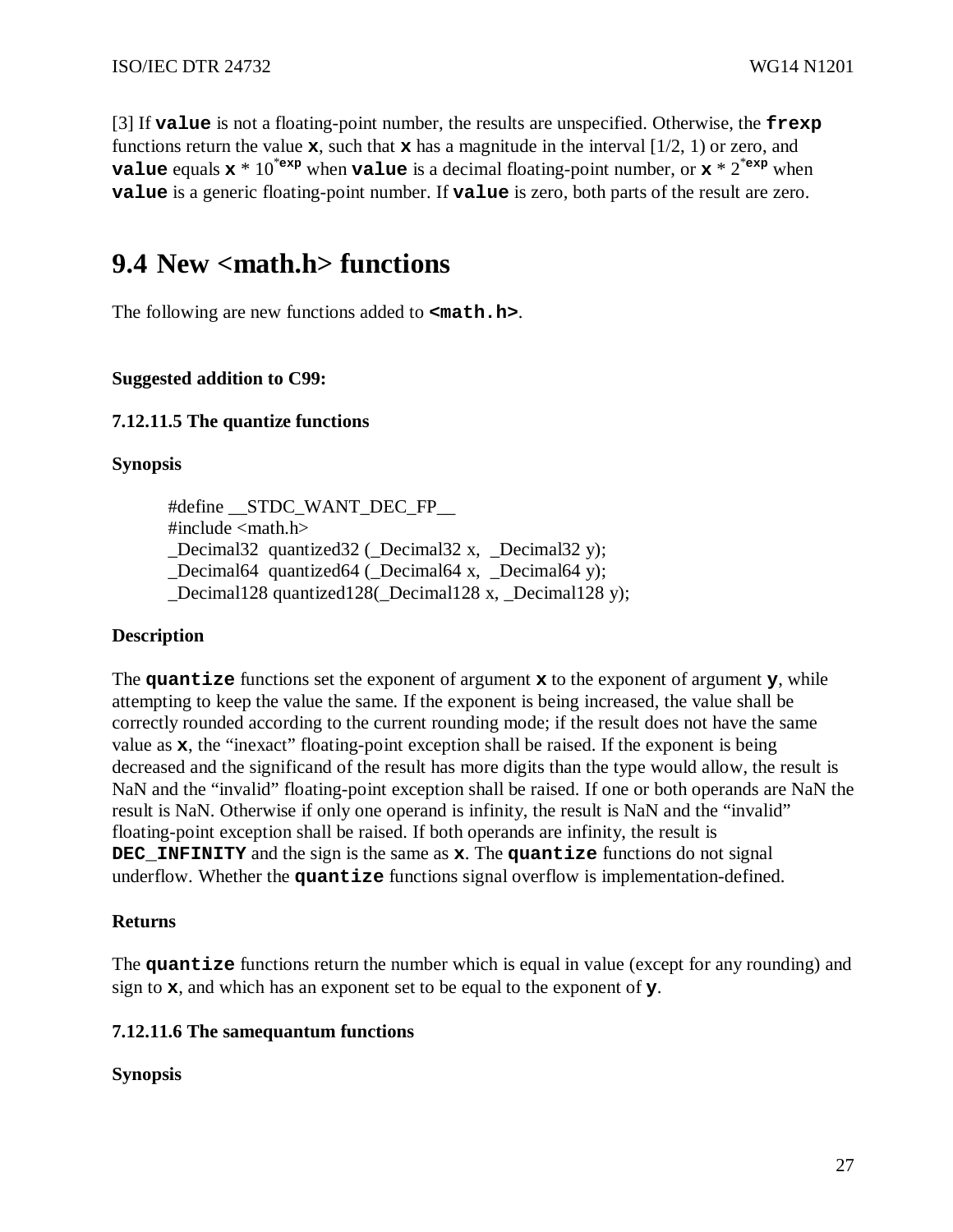#define STDC WANT DEC FP  $\#$ include  $\langle$ math.h $>$ Bool samequantumd32 ( $\Delta$ Decimal32 x, Decimal32 y); \_Bool samequantumd64 (\_Decimal64 x, \_Decimal64 y); Bool samequantumd $128$  (Decimal128 x, Decimal128 y);

#### **Description**

The **samequantum** functions determine if the representation exponents of the **x** and **y** are the same. If both **x** and **y** are NaN, or infinity, they have the same representation exponents; if exactly one operand is infinity or exactly one operand is NaN, they do not have the same representation exponents. The **samequantum** functions raise no exception.

#### **Returns**

The **samequantum** functions return **true** when **x** and **y** have the same representation exponents, **false** otherwise.

## **9.5 Formatted input/output specifiers**

#### **Suggested changes to C99:**

Add the following to 7.19.6.1 paragraph 7, to 7.19.6.2 paragraph 11, to 7.24.2.1 paragraph 7, and to 7.24.2.2 paragraph 11:

- **H** Specifies that a following e, E, f, F, g, or G conversion specifier applies to a **\_Decimal32** argument.
- **D** Specifies that a following e, E, f, F, g, or G conversion specifier applies to a **Decimal64** argument.
- **DD** Specifies that a following e, E, f, F, g, or G conversion specifier applies to a **\_Decimal128** argument.

Change all occurrences of:

A **double** argument representing …

in the descriptions for the **e**, **E**, **f**, **F**, **g**, and **G** conversion specifiers in 7.19.6.1 paragraph 8 and 7.24.2.1 paragraph 8 to:

A **double** or decimal floating type argument representing …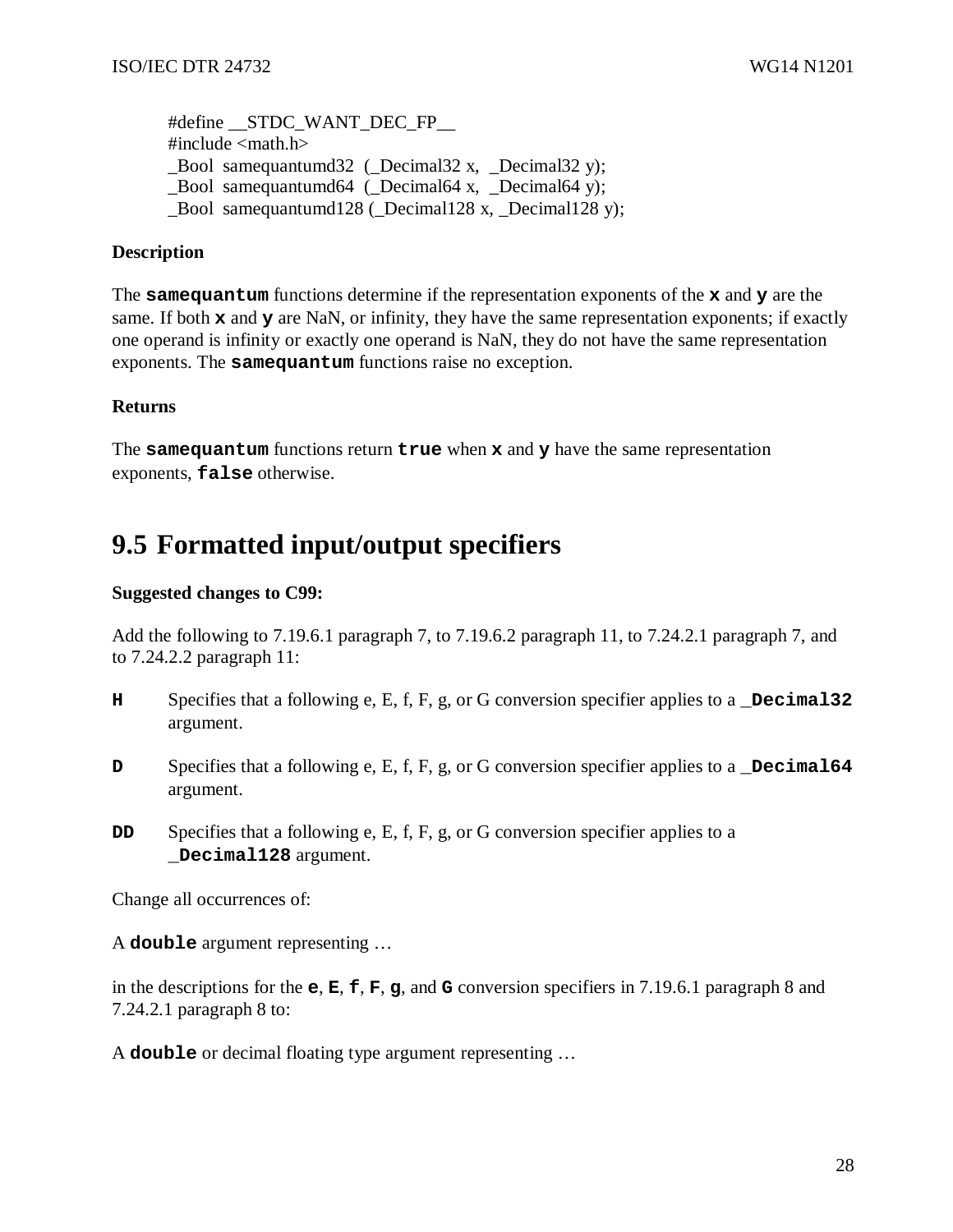# **9.6 strtod32, strtod64, and strtod128 functions <stdlib.h>**

The specifications of these functions are similar to those of **strtod**, **strtof**, and **strtold** as defined in C99 7.20.1.3. These functions are declared in **<stdlib.h>**.

### **Suggested addition to C99:**

### **7.20.1.5 The strtod32, strtod64, and strtod128 functions**

### **Synopsis**

 $[#1]$  #define STDC WANT DEC FP #include <stdlib.h> Decimal32 strtod32 (const char \* restrict nptr, char \*\* restrict endptr); \_Decimal64 strtod64 (const char \* restrict nptr, char \*\* restrict endptr); Decimal128 strtod128(const char  $*$  restrict nptr, char  $**$  restrict endptr);

### **Description**

[#2] The **strtod32**, **strtod64**, and **strtod128** functions convert the initial portion of the string pointed to by **nptr** to **\_Decimal32**, **\_Decimal64**, and **\_Decimal128** representation, respectively. First, they decompose the input string into three parts: an initial, possibly empty, sequence of white-space characters (as specified by the **isspace** function), a subject sequence resembling a floating-point constant or representing an infinity or NaN; and a final string of one or more unrecognized characters, including the terminating null character of the input string. Then, they attempt to convert the subject sequence to a floating-point number, and return the result.

[#3] The expected form of the subject sequence is an optional plus or minus sign, then one of the following:

- a nonempty sequence of decimal digits optionally containing a decimal-point character, then an optional exponent part as defined in 6.4.4.2;
- **INF** or **INFINITY**, ignoring case
- **NAN** or **NAN**( $n$ -char-sequence<sub>opt</sub>), ignoring case in the **NAN** part, where:

*n-char-sequence*: *digit n-char-sequence digit* 

The subject sequence is defined as the longest initial subsequence of the input string, starting with the first non-white-space character, that is of the expected form. The subject sequence contains no characters if the input string is not of the expected form.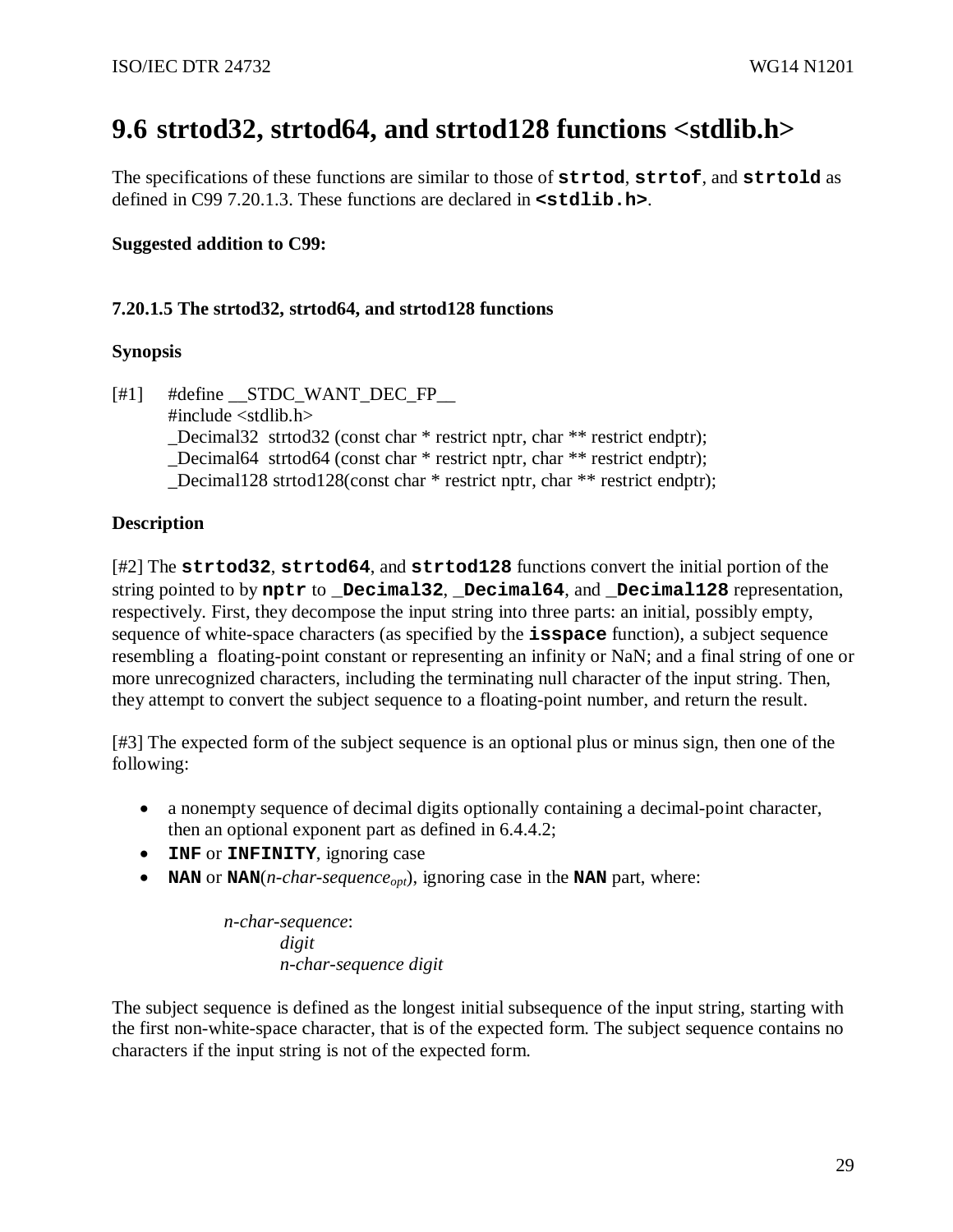[#4] If the subject sequence has the expected form for a floating-point number, the sequence of characters starting with the first digit or the decimal-point character (whichever occurs first) is interpreted as a floating constant according to the rules of 6.4.4.2, except that it is not a hexadecimal floating number, that the decimal-point character is used in place of a period, and that if neither an exponent part nor a decimal-point character appears in a decimal floating point number, an exponent part of the appropriate type with value zero is assumed to follow the last digit in the string. If the subject sequence begins with a minus sign, the sequence is interpreted as negated. A character sequence **INF** or **INFINITY** is interpreted as an infinity. A character sequence **NAN** or **NAN**(*n-char-sequenceopt*), is interpreted as a quiet NaN; the meaning of the n-char sequences is implementation-defined.<sup>8</sup> A pointer to the final string is stored in the object pointed to by **endptr**, provided that **endptr** is not a null pointer.

[#5] The converted value keeps the precision as the input if possible, and the value may be denormalized. Otherwise, rounding may occur and the value is converted according to F.5 [#3]. Rounding happens after any negation.

[#6] In other than the **"C"** locale, additional locale-specific subject sequence forms may be accepted.

[#7] If the subject sequence is empty or does not have the expected form, no conversion is performed; the value of **nptr** is stored in the object pointed to by **endptr**, provided that **endptr** is not a null pointer.

### **Recommended practice**

[#8] If the subject sequence has the decimal form and at most **DEC128\_MANT\_DIG** (defined in **<float.h>**) significant digits, the result should be correctly rounded. If the subject sequence *D* has more than **DEC128 MANT** DIG significant digits, consider the two bounding, adjacent decimal strings  $L$  and  $U$ , both having **DEC128** MANT **DIG** significant digits, such that the values of *L*, *D*, and *U* satisfy  $L \le D \le U$ . The result should be one of the (equal or adjacent) values that would be obtained by correctly rounding *L* and *U* according to the current rounding direction, with the extra stipulation that the error with respect to *D* should have a correct sign for the current rounding direction.

### **Returns**

[#9] The functions return the converted value, if any. If no conversion could be performed, the value +0.E0dd is returned. If the correct value is outside the range of representable values, plus or minus **HUGE\_VAL\_D64**, **HUGE\_VAL\_D32**, or **HUGE\_VAL\_D128** is returned (according to the return type and sign of the value), and the value of the macro **ERANGE** is stored in **errno**. If the result underflows (7.12.1), the functions return a value whose magnitude is no greater than the smallest normalized positive number in the return type; whether **errno** acquires the value **ERANGE** is implementation-defined.

<sup>&</sup>lt;sup>8</sup> An implementation may use the n-char sequence to determine extra information to be represented in the NaN's significand.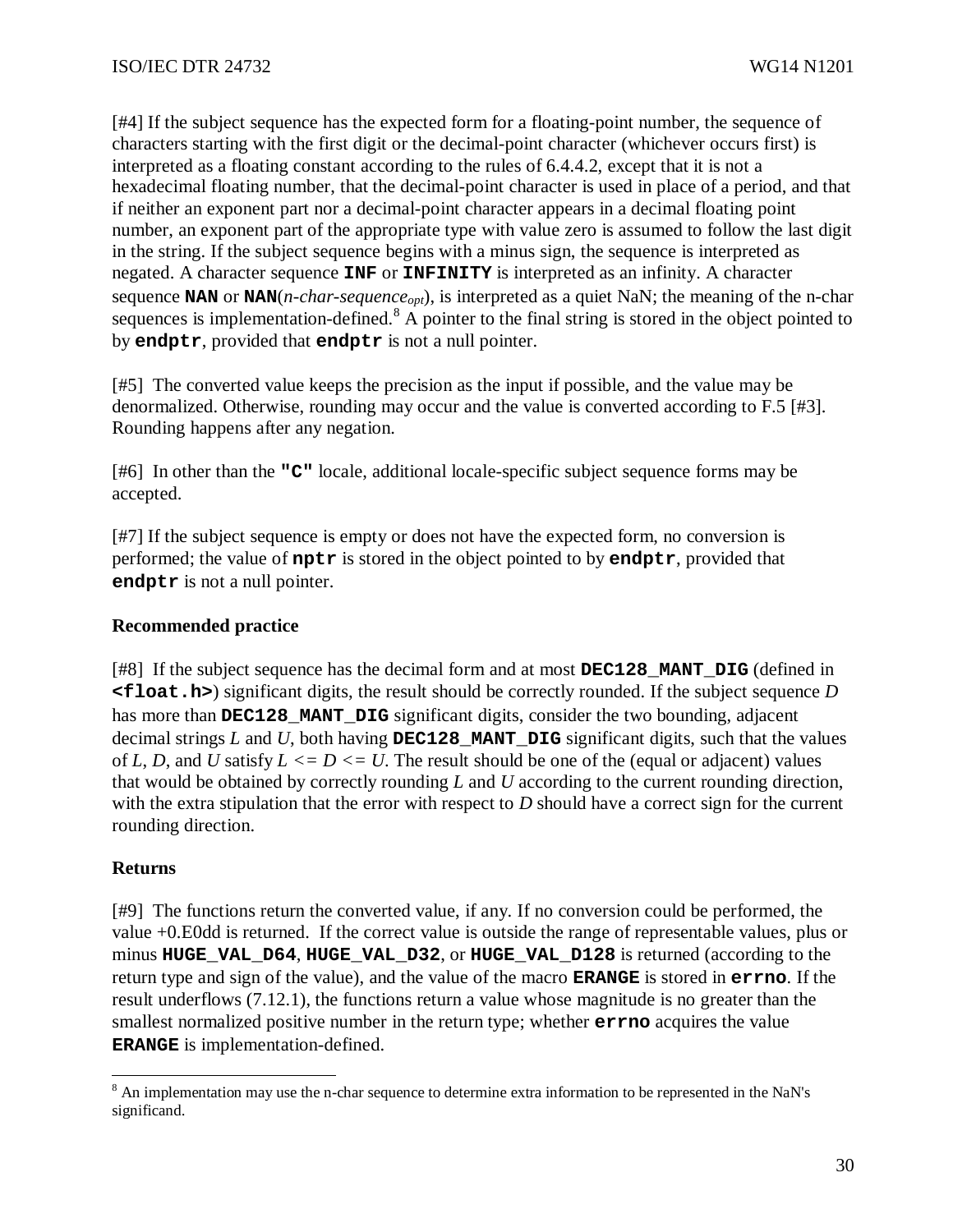## **9.7 wcstod32, wcstod64, and wcstod128 functions <wchar.h>**

The specifications of these functions are similar to those of **wcstod**, **wcstof**, and **wcstold** as defined in C99 7.24.4.1.1. They are declared in **<wchar.h>**.

Suggested addition to C99:

### **7.24.4.1.3 The wcstod32, wcstod64, and wcstod128 functions**

#### **Synopsis**

 $[#1]$  #define STDC WANT DEC FP #include <wchar.h> Decimal32 wcstod32 (const wchar  $t *$  restrict nptr, wchar  $t * *$  restrict endptr); \_Decimal64 wcstod64 (const wchar\_t \* restrict nptr, wchar\_t \*\* restrict endptr); Decimal128 wcstod128(const wchar  $t *$  restrict nptr, wchar  $t *$  restrict endptr);

### **Description**

[#2] The **wcstod32**, **wcstod64**, and **wcstod128** functions convert the initial portion of the wide string pointed to by **nptr** to **\_Decimal32**, **\_Decimal64**, and **\_Decimal128** representation, respectively. First, they decompose the input string into three parts: an initial, possibly empty, sequence of white-space wide characters (as specified by the **iswspace** function), a subject sequence resembling a floating-point constant or representing an infinity or NaN; and a final wide string of one or more unrecognized wide characters, including the terminating null wide character of the input wide string. Then, they attempt to convert the subject sequence to a floating-point number, and return the result.

[#3] The expected form of the subject sequence is an optional plus or minus sign, then one of the following:

- a nonempty sequence of decimal digits optionally containing a decimal-point wide character, then an optional exponent part as defined in 6.4.4.2;
- **INF** or **INFINITY**, ignoring case
- **NAN** or **NAN**( $n$ -wchar-sequence<sub>opt</sub>), ignoring case in the **NAN** part, where:

*n-wchar-sequence*: *digit n-wchar-sequence digit*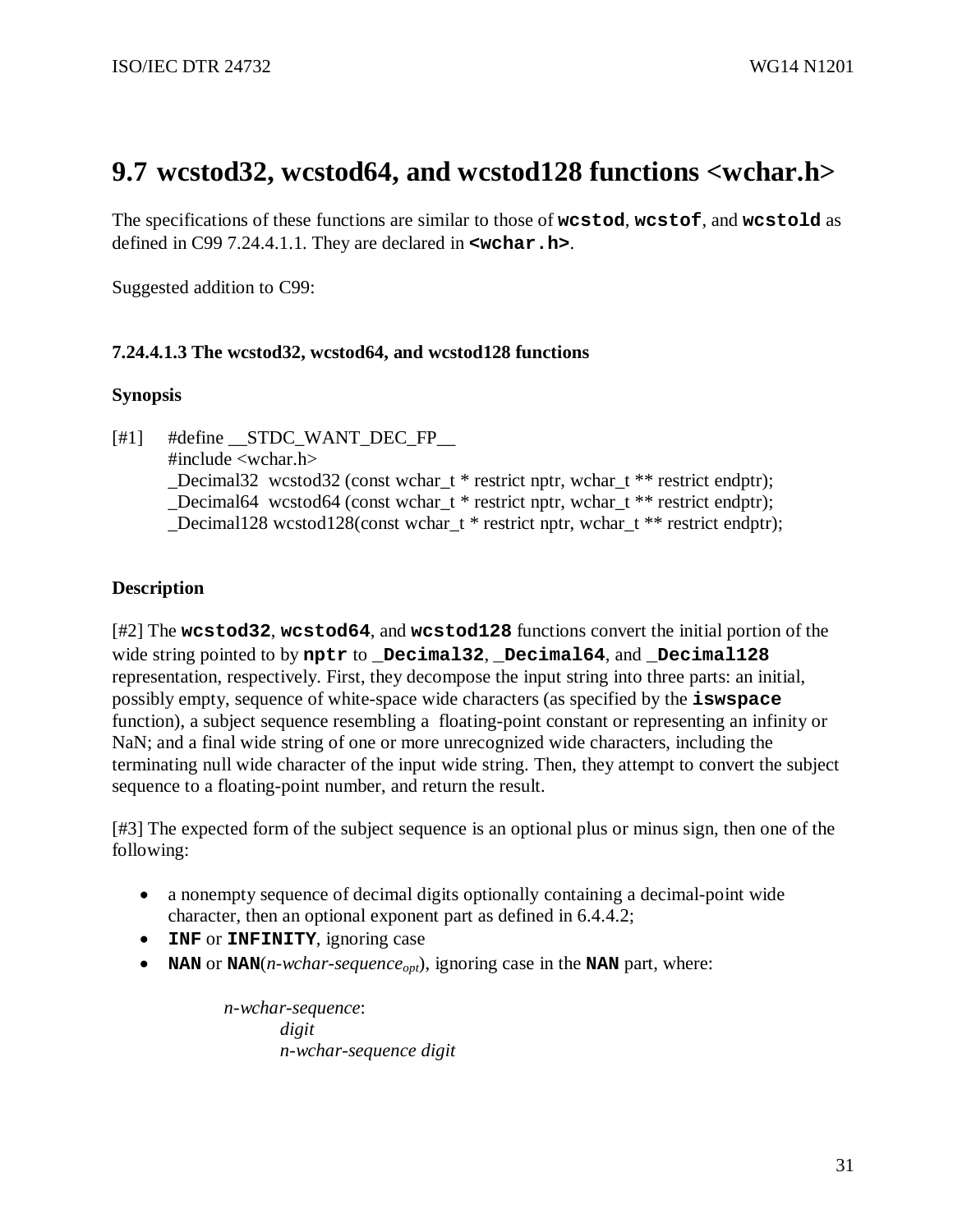The subject sequence is defined as the longest initial subsequence of the input wide string, starting with the first non-white-space wide character, that is of the expected form. The subject sequence contains no wide characters if the input wide string is not of the expected form.

[#4] If the subject sequence has the expected form for a floating-point number, the sequence of wide characters starting with the first digit or the decimal-point wide character (whichever occurs first) is interpreted as a floating constant according to the rules of 6.4.4.2, except that it is not a hexadecimal floating number, that the decimal-point wide character is used in place of a period, and that if neither an exponent part nor a decimal-point wide character appears in a decimal floating point number, an exponent part of the appropriate type with value zero is assumed to follow the last digit in the string. If the subject sequence begins with a minus sign, the sequence is interpreted as negated. A wide character sequence **INF** or **INFINITY** is interpreted as an infinity. A wide character sequence **NAN** or **NAN**(*n-wchar-sequenceopt*), is interpreted as a quiet NaN; the meaning of the n-wchar sequences is implementation-defined.<sup>9</sup> A pointer to the final wide string is stored in the object pointed to by **endptr**, provided that **endptr** is not a null pointer.

[#5] The converted value keeps the precision as the input if possible, and the value may be denormalized. Otherwise, rounding may occur and the value is converted according to F.5 [#3]. Rounding happens after any negation.

[#6] In other than the **"C"** locale, additional locale-specific subject sequence forms may be accepted.

[#7] If the subject sequence is empty or does not have the expected form, no conversion is performed; the value of **nptr** is stored in the object pointed to by **endptr**, provided that **endptr** is not a null pointer.

### **Recommended practice**

[#8] If the subject sequence has the decimal form and at most **DEC128\_MANT\_DIG** (defined in **<float.h>**) significant digits, the result should be correctly rounded. If the subject sequence *D* has more than **DEC128\_MANT\_DIG** significant digits, consider the two bounding, adjacent decimal strings *L* and *U*, both having **DEC128\_MANT\_DIG** significant digits, such that the values of *L*, *D*, and *U* satisfy  $L \le D \le U$ . The result should be one of the (equal or adjacent) values that would be obtained by correctly rounding *L* and *U* according to the current rounding direction, with the extra stipulation that the error with respect to *D* should have a correct sign for the current rounding direction.

### **Returns**

[#9] The functions return the converted value, if any. If no conversion could be performed, the value +0.E0dd is returned. If the correct value is outside the range of representable values, plus or minus **HUGE\_VAL\_D64**, **HUGE\_VAL\_D32**, or **HUGE\_VAL\_D128** is returned (according to the

<sup>&</sup>lt;sup>9</sup> An implementation may use the n-char sequence to determine extra information to be represented in the NaN's significand.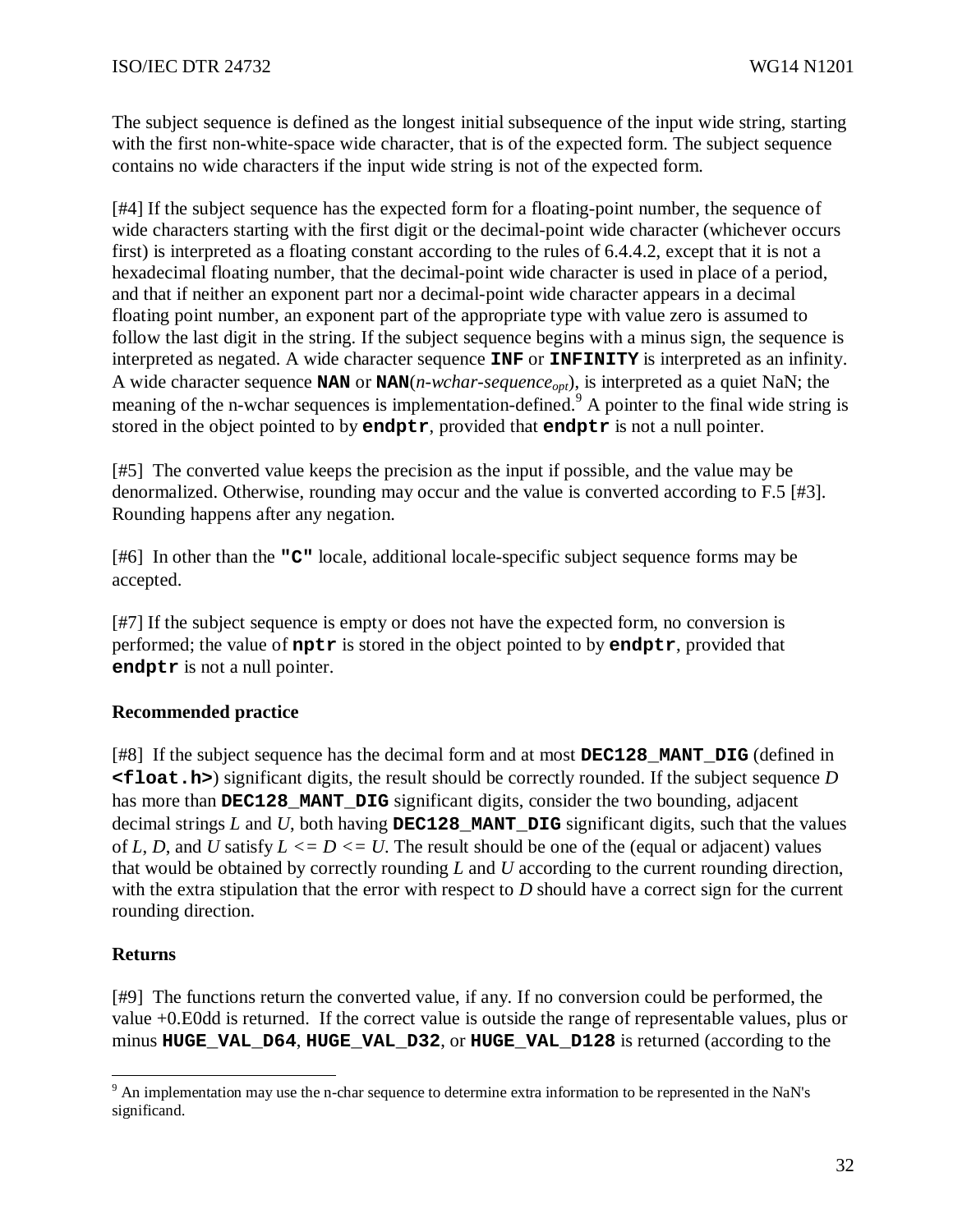return type and sign of the value), and the value of the macro **ERANGE** is stored in **errno**. If the result underflows (7.12.1), the functions return a value whose magnitude is no greater than the smallest normalized positive number in the return type; whether **errno** acquires the value **ERANGE** is implementation-defined.

# **9.8 Type-generic macros <tgmath.h>**

All new functions added to  $\langle \text{match}, \text{h}\rangle$  are subjected to the same requirement as specified in C99 7.22 to provide support for *type-generic* macro expansion. When one of the arguments is a decimal floating type, use of the type-generic macro invokes a function whose parameters have the types determined as follows:

If there is more than one real floating type arguments, usual arithmetic conversions are applied to the real floating type arguments so that they have compatible types. Then,

- If any argument has type **\_Decimal128**, the type determined is **\_Decimal128**.
- Otherwise, if any argument has type **\_Decimal64**, the type determined is **\_Decimal64**.
- Otherwise, if any argument has type **\_Decimal32**, the type determined is **\_Decimal32**.
- Otherwise, the specification in C99 7.22 paragraph 3 applies.

### EXAMPLE

pow(2,3.f) // expands to pow(2.f,3.f), the double version of pow pow(2,3DF) // expands to powd32(2DF,3DF), the \_Decimal32 version of pow